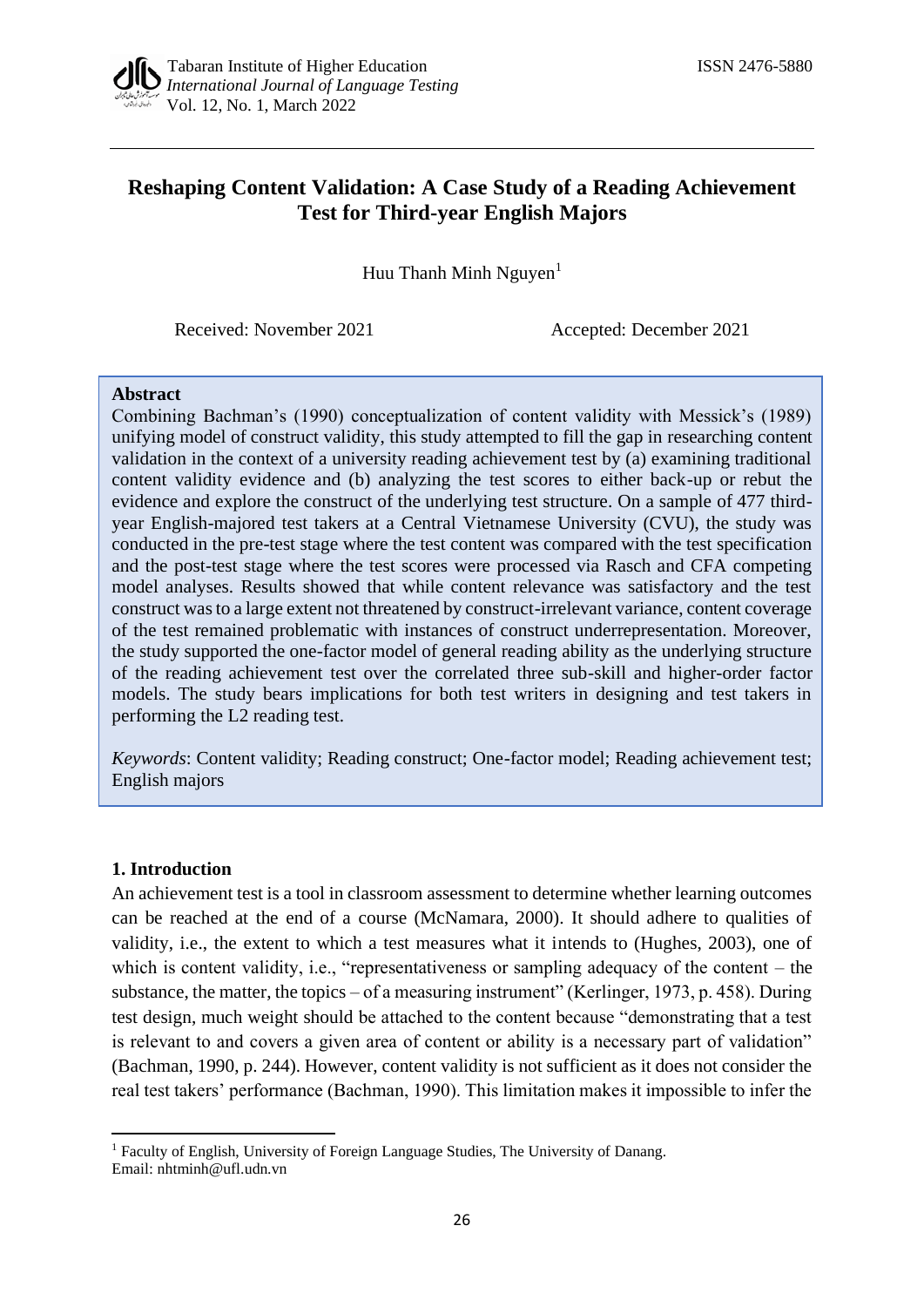

mastery level of course objectives based on score interpretations of test takers. Therefore, the notion of construct validity is developed via Messick's (1989) unifying model – construct includes specific domains of the language ability intended to assess (Bachman & Palmer, 2000). This model embeds the evidence for content validity into the construct validity as a central concept and concerns validity as "the degree to which empirical evidence and theoretical rationales support the adequacy and appropriateness of inferences and actions based on test scores or other modes of assessment" (Messick, 1989, p. 13). As such, this validation process based on accumulating evidence to support score-based interpretations is referred to as the "evidence-gathering approach" (Chapelle & Voss, 2013). Taken together, to address the omission of test takers' performances in content validation, this paper will reshape content validation based on combining Bachman's (1990) conceptualization of content validity and Messick's (1989) unifying model of construct validity into a concerted pursuit of examining the evidence from the test content and the test scores of a reading achievement test for thirdyear English majors at a Central Vietnamese University (CVU).

Validation of reading tests has concerned language testing researchers and educators (e.g., Ahmadjavaheri & Zeraatpishe, 2020; Alderson, 2000; Sheybani & Zeraatpishe, 2018; Tonekaboni et al., 2021). As stated by Messick (1989) above, the purpose of validation is to evaluate if the interpretation and use of the test scores are meaningful and are sufficiently informed by relevant empirical evidence and theoretical considerations. Therefore, in order to examine the validity of the interpretation and use of reading tests, it is essential to define the reading ability that the test is intended to measure, which is usually referred to as *construct definition* in second language assessment (Alderson, 2000). Reading construct viewed from the reader purpose perspective involves readers employing various sub-skills and cognitive processes to achieve reading purposes in their mind (Alderson, 2000; Enright et al., 2000; Rupp et al., 2006). However, the constructs of reading have been defined and operationalized from different perspectives and there are no one-size-fits-all reading purposes as different scholars adopt various approaches to conceptualizing reading purposes (Grabe, 2009; Linderholm & van den Broek, 2002; Urquhart & Weir, 1998). This is because different tests used in different contexts give rise to variations in reading purposes. Therefore, in this paper, apart from the content validation attempts, the reading construct of the reading achievement test used for thirdyear English majors at the CVU will also be explored based on the score interpretation.

# **2. Research Context**

At the CVU where English majors are educated, English language skill training is skill-based, i.e., each language skill of listening, reading, writing, and speaking is instructed in a designated module. Those provisions are offered until the end of the third year of the students' program. For third-year English majors who have passed prerequisite skill-based modules at B1 and B2 levels of the Common European Framework (CEFR) in the first two years, the third-year reading module syllabus targeted at the C1 level seeks to build up a wide range of reading skills for different genres of texts ranging from personal, social to academic and professional areas. Each instructed reading skill takes up one unit in the syllabus, accompanied by corresponding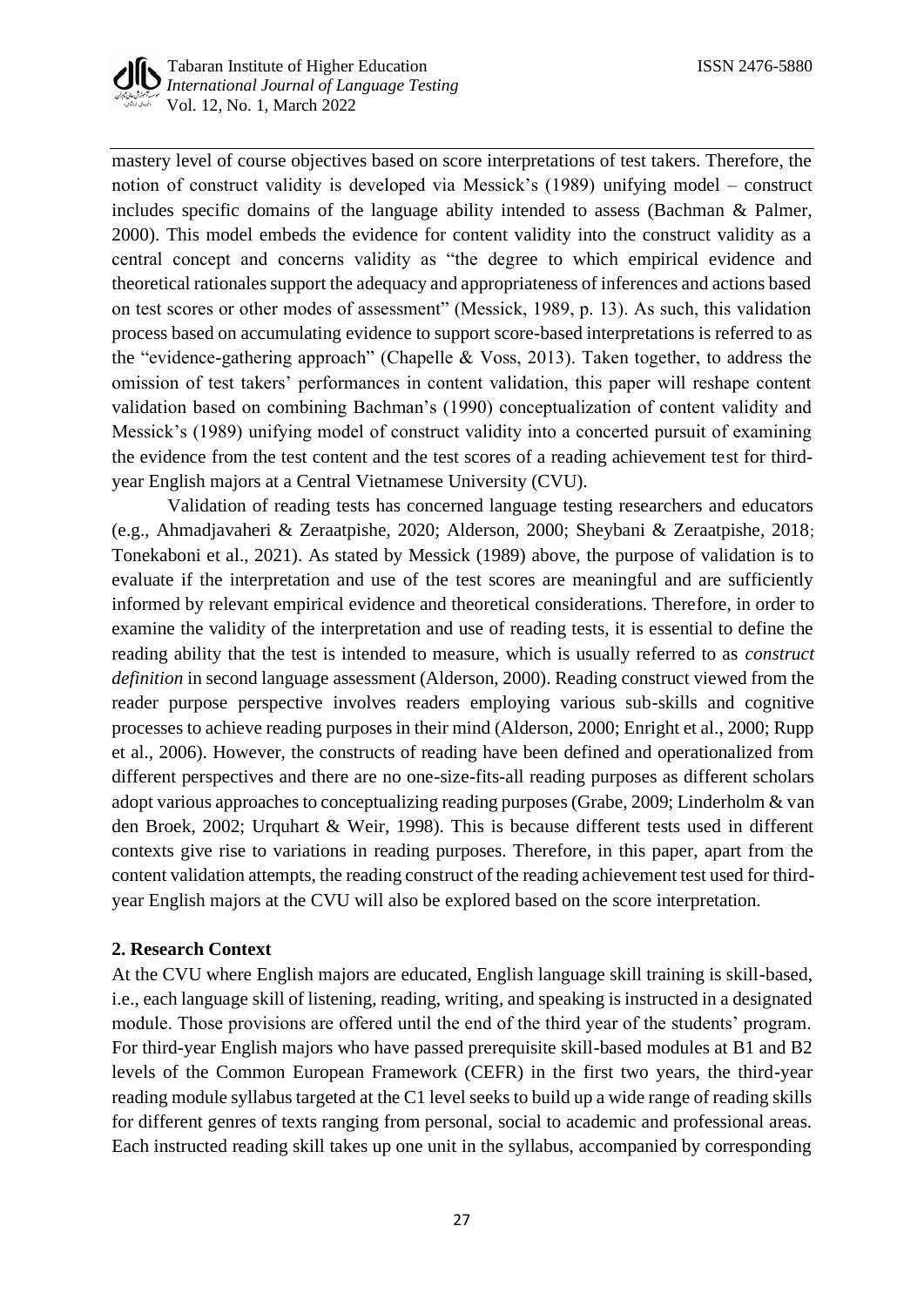

tasks to practice. Table 1 presents seven sub-skills for the construct of reading comprehension in the module and their description.

*Reading sub-skills and description*

Table 1.

| Sub-skills             | Description                                                         |
|------------------------|---------------------------------------------------------------------|
| Reading for main       | - Summarizing and understanding the main idea of a paragraph.       |
| ideas                  | - Summarizing and understanding the main idea of a text.            |
| Reading for details    | - Locating specific details in the text based on simple grammatical |
|                        | structures and elicited vocabulary in the question.                 |
|                        | - Understanding the specific details stated explicitly in the text. |
| Reading for reference  | - Identifying pronoun antecedent.                                   |
|                        | - Understanding logical relationships of ideas in the text based on |
|                        | cohesive devices, e.g., referent words, conjunctions, and linking   |
|                        | words.                                                              |
| Reading for inference  | - Inferring the situational meaning of a stance.                    |
|                        | - Identifying an implicit stance with different wording.            |
| Understanding          | - Inferring word meaning in contexts                                |
| vocabulary in contexts | - Inferring the meaning of idiomatic expressions in contexts.       |
| Understanding          | - Understanding the author's purpose, attitude towards an issue in  |
| pragmatic meaning      | a text                                                              |
|                        | - Understanding the author's attitude through detail in a text      |
|                        | - Understanding the general tone of a text                          |
| Understanding the      | - Identifying the structure of a paragraph and/or a text            |
| organizational pattern | - Inserting a missing sentence into a paragraph in a coherent       |
|                        | manner                                                              |

(Department of English, 2017, p. 1)

Based on the module content, module instructors develop the specification of the reading achievement test to guide its design. According to the test specification, the test assesses students' reading proficiency in accordance with the seven domains or sub-skills of the syllabus and reflects each student's achievement through a single end-of-course score. The test consists of four passages, with increasing difficulty levels. There are 40 dichotomouslyscored test items (hereinafter called "items") with four options, with 10 items for each passage. The genres of all passages should vary, including social, academic, professional areas; and require no prior background knowledge. Passages 1 and 2 should have a length from 300 to 400 words while passages 3 and 4 should have a length from 500 to 600 words. Regarding lexical features, passages 1 and 2 should contain more high-frequency words than passages 3 and 4 – high-frequency words are the most frequent 3000 words (Nation, 2013). Regarding syntactic features, passages 1 and 2 should accommodate a combination of simple, compound, and complex sentences while passages 3 and 4 should have most sentences as compound and complex.

To be valid in its use as an achievement test, the test content should measure what it purports to measure (Henning, 2001), i.e., the alignment of test content with test specification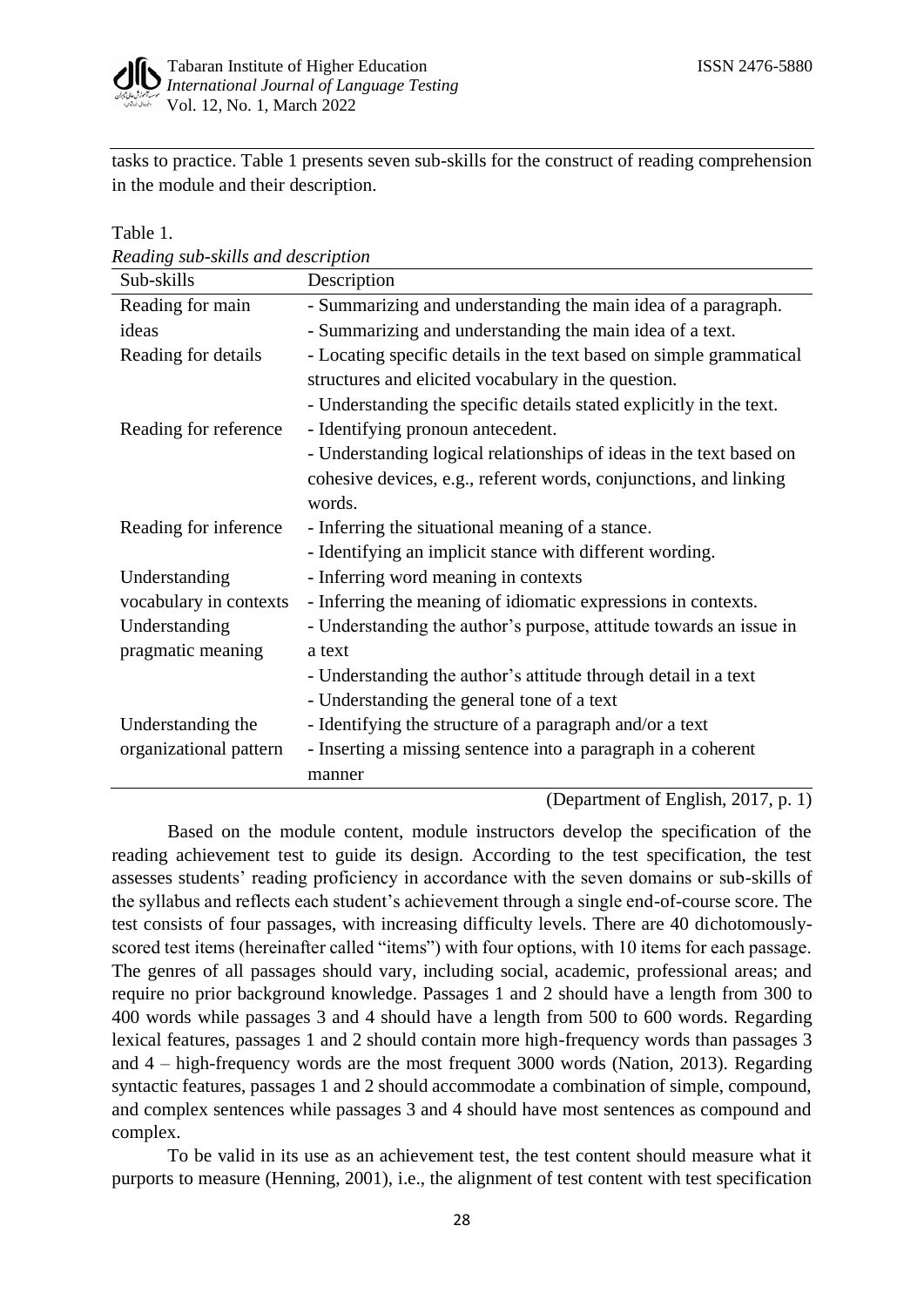

informed by the syllabus. Moreover, validity, in general, refers to "inferences or actions made on the basis of the test scores" (Sireci, 2015, p. 4), considering whether the interpretation of test scores can be supported by the theory for the proposed test use. In other words, the analysis and interpretations of test scores can pinpoint whether the test scores may confirm the construct as related to and representative of what is tested. Because of great concern about reading test validity (Alderson, 2000; Bachman & Palmer, 1996; Tengberg, 2018), in this paper, content validity of the reading achievement test for third-year English majors at the CVU will be evaluated in relation to the test content and interpretation of test scores.

# **3. Review of Literature**

# *3.1. Content validity and its operationalization*

Content validity refers to whether the test content is "sufficiently representative and comprehensive for the test to be a valid measure of what it is supposed to measure" (Henning, 2001, p. 91). Bachman (1990) views content validity from the perspectives of content coverage and content relevance. Content relevance is concerned with "the specification of the behavioral domain in question and the attendant specification of the task or test domain" (Bachman, 1990, p. 244). That is associated with whether the items reflect the construct and the targeted domains to be measured as well as the nature of responses that test takers are expected to make. Content coverage is "the extent to which the tasks required in the test *adequately represent* the behavioral domain in question" (Bachman, 1990, p. 245, emphasis added). It is underscored at the proportionate emphasis on the domains to ensure their balanced occurrence in the test. In other words, the amount of coverage allocated to each domain should ensure the domain's significance.

Those pure attributes of content validity, however, do not consider test takers' performance (Bachman, 1990); therefore, they cannot make inferences about whether the construct tested can measure how much students master the stated course objectives based on their score interpretation. To fill this gap, Messick (1989) develops a unifying framework for construct validity that also encompasses the evidence for content validity – construct validity refers to "the extent to which performance on tests is consistent with predictions we make on the basis of a theory of abilities or constructs" (Bachman, 1990, p. 254). This framework offers a more comprehensive view of content validation by not only examining it from the perspective of traditional content validity evidence but also incorporating the score-based interpretation of the construct tested.

Construct validity, central to the trustworthiness of score meaning and its interpretation, is threatened by two aspects, i.e., construct-irrelevant variance and construct underrepresentation (Messick, 1989). First, construct-irrelevant variance refers to some subdimensions of the test that contaminate the focal construct, which can be linked to the failure to achieve content relevance as one attribute of Bachman's (1990) content validity. Construct irrelevant variance can be characterized into two strands: construct-irrelevant difficulty and construct-irrelevant easiness (Messick, 1989). Construct-irrelevant difficulty results in invalidly low scores due to including tasks that are far beyond test takers' competences. Meanwhile, construct-irrelevant easiness garners test takers an advantage in answering the items that do not necessarily require their abilities to perform, which translates into invalidly high scores. The factors that may affect construct relevance in multiple-choice reading tests include but are not limited to length (Carr, 2011); familiarity with topics of passages (Leeser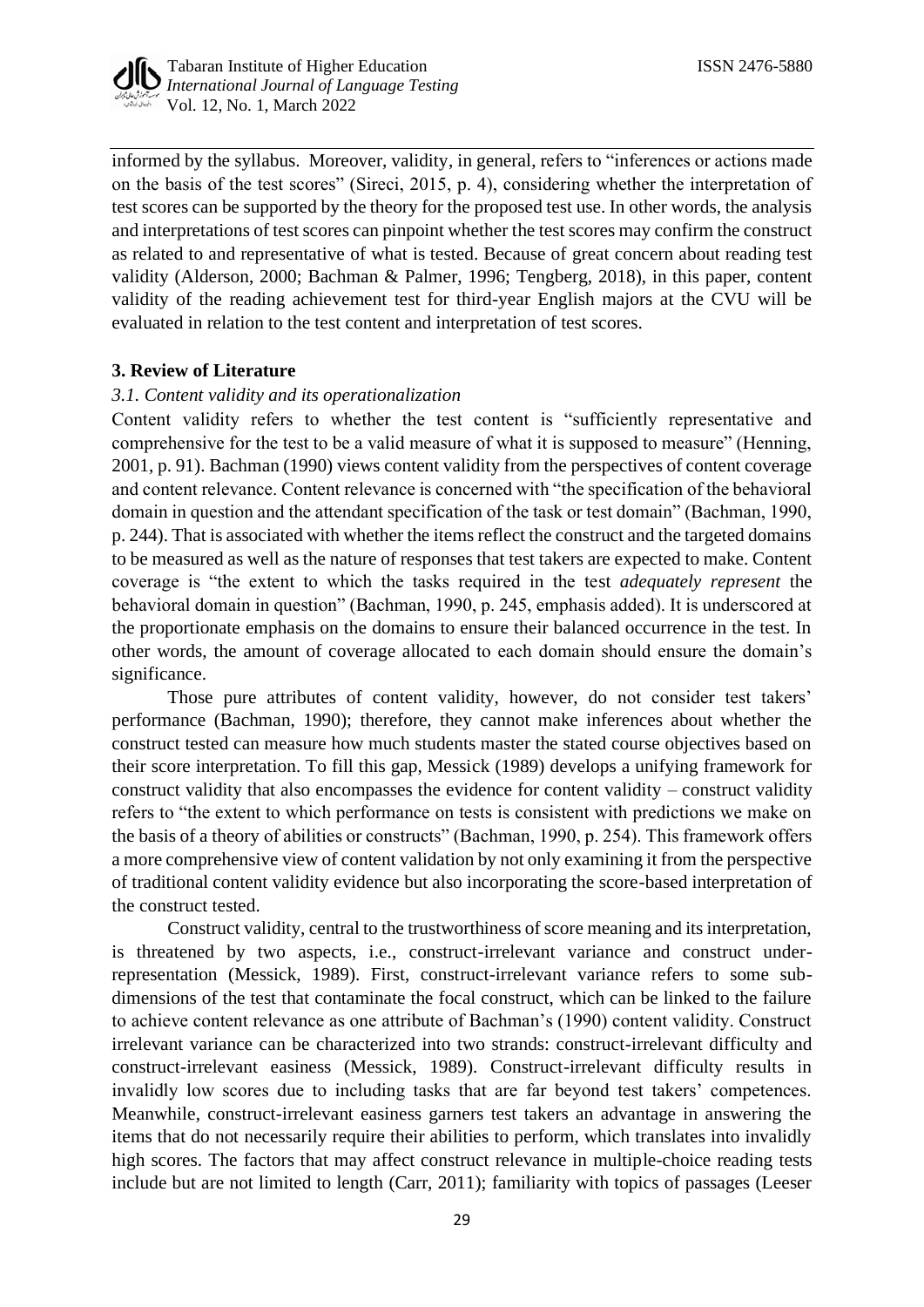2007; Shohamy, 1984); lexical variation, lexical sophistication, and lexical density (Hu & Nation, 2000; Read, 2000); syntactic complexity (Carr, 2006); genre (Basturkmen & Elder, 2004); language of stems (Brantmeier, 2006; Haladyna, Downing, & Rodriguez, 2002; Thorndike & Hagen, 1969; Wolf, 1993); and quality of distractors (Carr, 2011; Parkes & Zimmaro, 2016). Second, construct under-representation narrows "the breadth of content specifications for a test should reflect the breadth of the construct invoked in score interpretation" (Messick, 1989, p. 35). The test measurement cannot sufficiently cover the focal construct as intended, which may be linked to the failure to achieve content coverage as a Bachman's (1990) perspective of content validity evidence.

There has been a movement to focus on content validity, suggesting it should be examined through "the qualities of test content, the interpretation and uses of test scores, the consequences of proposed score interpretation and uses, and theory refinement" (Chalhoub-Deville, 2009, p. 242). In this vein, examining the qualities of test content refers to the traditional forms of content validity evidence (Sireci, 2009), i.e., content relevance and coverage. As a result, comparing test content with the test specification is done to determine the level of alignment in terms of relevance and coverage; in other words, whether the test content is threatened by construct irrelevant-variance and construct under-representation. This is undertaken before the test to gather priori validity evidence (Weir, 2005). After the test, scores are analyzed to collect posteriori validity evidence and see "the extent to which test results are consistent in terms of content sampling, and free from bias" (Weir, 2005, p. 23). In other words, the interpretation of scores at this stage is intended to re-evaluate priori validity evidence, i.e., to both assess whether it is threatened by construct irrelevant-variance and construct under-representation and show whether the test reflects its theoretical construct through score interpretation.

Taken together, this paper followed a process from the pre-test to the post-test stage. For the pre-test stage, the test content was compared with the test specification to judge the level of compatibility and whether it was theoretically related to and covered the targeted construct. For the post-test stage, the test scores were analyzed to confirm the evidence of content validity at the pre-test stage by seeing (a) whether the gathered data could prove the fitting of the items into the construct, (b) whether the items function well in terms of their difficulty to accurately measure the students' ability in achieving learning objectives, and (c) whether the test was reflective of the theoretical construct.

# *3.2. Previous studies about the construct of reading*

Of equal importance as validating the reading test content is to examine the alignment between the theoretically proposed and empirically derived model of reading constructs. In this study, that refers to how reading sub-skills can explain the construct of reading to reveal the underlying structure of the test. This is important because a set of reading sub-skills is a guiding framework for material design and test construction (Alderson & Lukmani, 1989; Lumley, 1993; Song, 2008). Various taxonomies of reading sub-skills have been proposed with or without empirical justification for clear description and distinction of the construct of reading proficiency (Buck, Tatsuoka, & Kostin, 1997; Carroll, 1980; Munby, 1978), which leads to the lack of consistency or empirical evidence across researchers. However, one important concern is not about how many reading sub-skills can be incorporated into the construct itself, but rather how the reading sub-skills can be identified and classified into the construct (Alderson, 2000).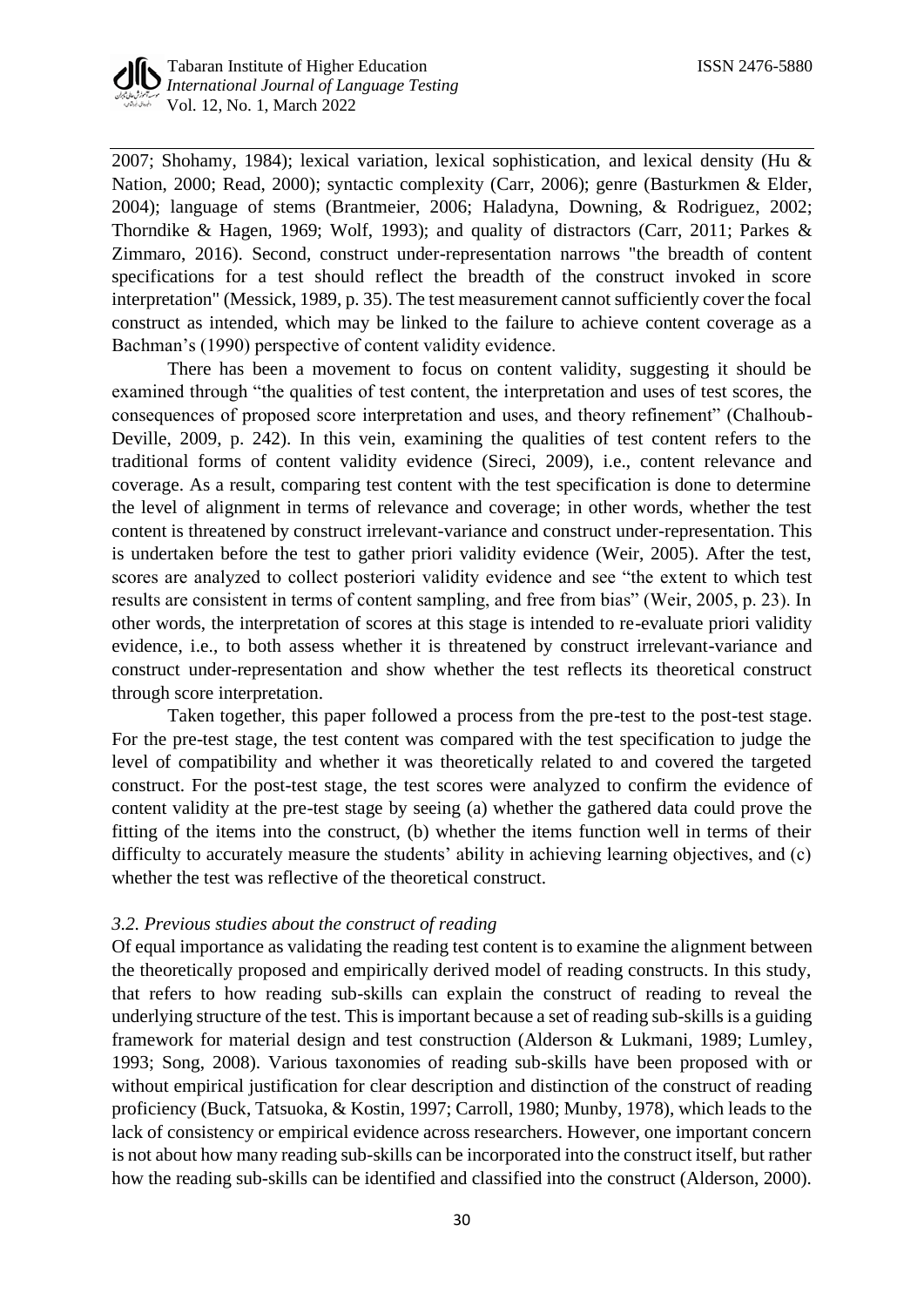

This informs no consensus in determining how reading skills can be classified or even if separable skills may exist (Alderson, 2000; Rupp, 2012; Tengberg, 2018). The construct of reading can be characterized into two main strands, either as a unitary or a divisible concept.

*3.2.1. The unitary view.* Schedl, Gordon, Carey, and Tang (1995) examined whether the items of the Test of English as Foreign Language (TOEFL) reading test differ in terms of the reasoning level, i.e., whether the sub-skills that the items measured went beyond linguistic and general discourse competence. They concluded that this distinction was not made because all the item types were fit into the same overall measurement as a testament to the unidimensionality of the TOEFL reading test. Sawaki, Stricker, and Oranje (2009) investigated the dimensionality of the TOEFL-iBT reading test by classifying three sub-skills or traits, i.e., basic comprehension, reading to learn and inferencing as well as employing three methods for three items sets of three reading passages in a Multitrait-Multimethod analysis of four models: A correlated trait correlated method model, a correlated trait uncorrelated method model; a correlated trait model; and a correlated trait correlated uniqueness model. The single trait model was found as the final solution to describe the construct of the TOEFL-iBT reading test, which echoes Koizumi and Nakamura's (2016) study. However, the recent investigation of Min, Kyoungwon, and Howard (2021) into the English for Academic Purposes reading assessment across  $1-12<sup>th</sup>$  graders showed that while the unidimensional model satisfactorily captured the construct of reading assessment for grade 1, the higher-order multidimensional model fitted the data better, which was consistent with the previous second-order factor applications in language assessment (e.g., Cai & Kunnan, 2018; Lee, Kim, Choi, & Kang, 2019). This is because of the large sample size that favours the more complex high-order model (DeMars, 2013).

*3.2.2. The multi-trait view.* The multi-trait view of reading comprehension was explored in numerous studies of L2 reading. Lumley (1993) examined nine proposed sub-skills of an EAR reading test as suggested by five experienced teachers who also judged the difficulty level of those sub-skills and their respective items. Results were that the teachers not only reached a high level of agreement on the classification of the nine sub-skills but a significant correlation was also found between the teachers' perceptions of the difficulty of the sub-skills and the item difficulty measured by Rasch analysis. As regards the reading paper of Web-based English as a Second Language Placement Exam, Song (2008) proposed and empirically tested the two sub-skill model (understanding explicitly and implicitly stated information), and the three subskill model (understanding main ideas, understanding supporting details, and making inference), by using structural equation modeling. It was found that the two sub-skill model had better fit indices than the three sub-skill model. Kim (2009) hypothesized and empirically tested three models of L2 reading sub-skills, using scores of 298 ESL learners on the Community English Program reading test at Teacher College-Columbia University. The models included (a) a unitary model, (b) a two sub-skill model (reading for literal meaning and reading for implied meaning), and (c) a three sub-skill model (reading for literal meaning, reading for implied meaning with endophoric reference, and reading for implied meaning with exophoric reference). While Exploratory Factor Analysis suggested a good fit with the unitary model of reading, Confirmatory Factor Analysis (CFA) showed that all three models fitted data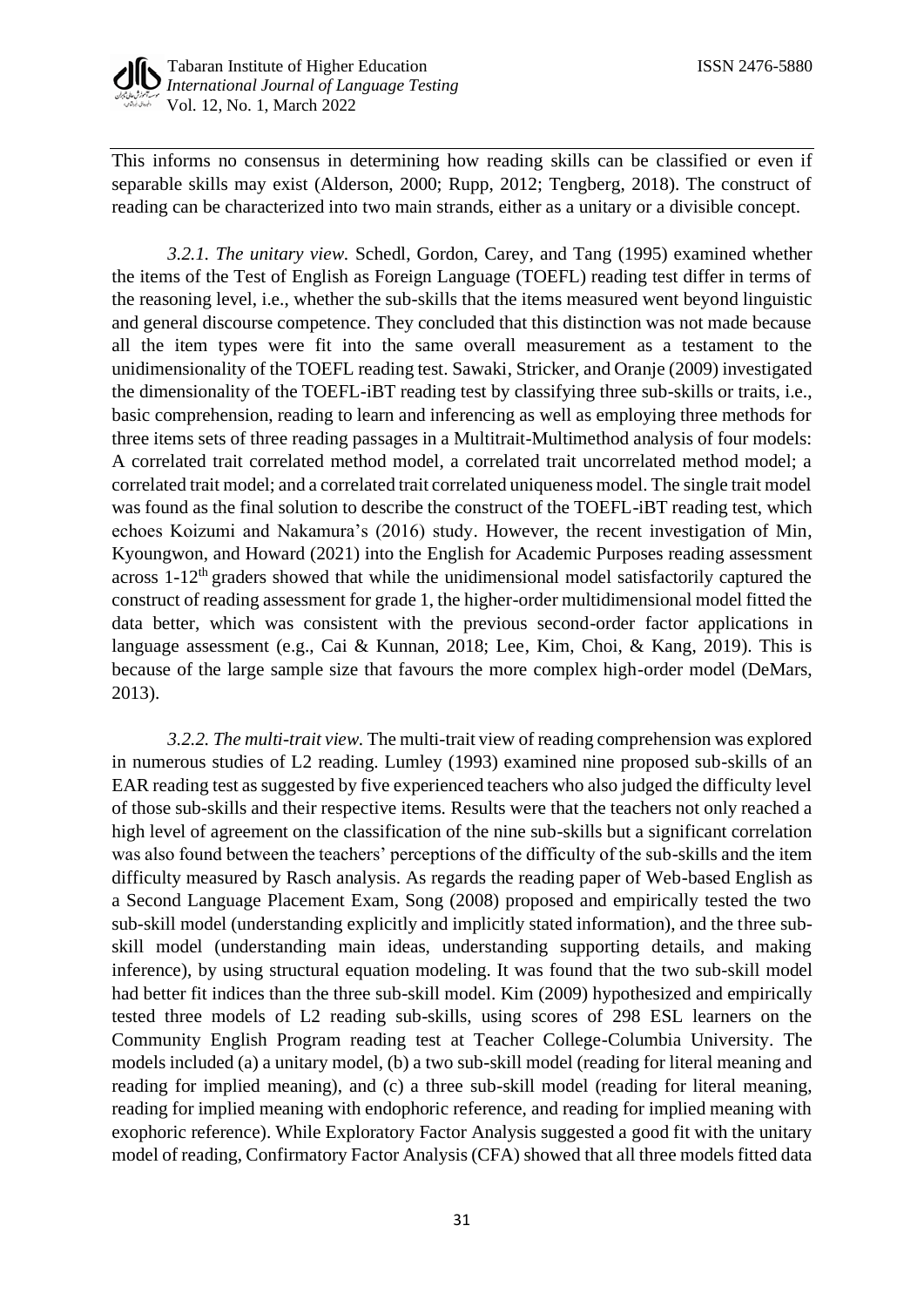well. The three sub-skill model was, however, selected as being reflective of the reading construct without any cogent justifications, which made the results open to interpretations.

The above findings implied that the dimensionality of L2 reading tests has remained controversial and required more empirical evidence from different English language learning contexts to address the question of whether L2 reading is a unitary or divisible concept as implied by test scores. That motivates the current study to investigate the underlying pattern of the reading achievement test at the CVU to evaluate the level of its alignment with the theoretical construct informed by the syllabus-derived test specification.

Taken together, based on the re-shaped content validation on the basis of combining Bachman's (1990) and Messick's (1989) models, as well as the gaps identified above in relation to evaluating the construct of L2 reading tests, the study is guided by the two research questions (RQ):

- (1) To what extent did the content of the reading achievement test for third-year English majors reflect the test specification and content validity through score interpretation?
- (2) To what extent were the sub-skills of the reading achievement test for third-year English majors compatible with the proposed theoretical construct of L2 reading proficiency?

# **4. Method**

#### *4.1. Participants*

Participants in this study were 477 third-year English majors of the cohort 2019-2023 at the CVU. They were selected against cluster sampling (Salkind, 2006). Twelve classes from the list of 25 classes of English majors were selected in a systematic manner by which the first two classes in the list being opted at the exclusion of the two subsequent ones until eight classes were chosen. The third-year English-majored participants, after having passed prerequisite skill-based modules at B1 and B2 levels in their first- and second- years respectively, took this reading achievement test to determine whether they could achieve reading proficiency at C1 level as targeted by the reading module in their third year.

# *4.2. Data collection instrument*

The investigated achievement test was administered to the participants. It consisted of 40 dichotomously-scored test items with four options. There were four reading passages, each of which contained 10 items. The test was selected from the test bank developed by the CVU, which sought to ensure its objectivity. The actual reading test was not provided in this paper because of an adherence to confidentiality, but can be provided at readers' request.

# *4.3. Data analysis procedure*

Data analysis was undertaken in the pre-test stage and the post-test stage as follows.

*4.3.1. Pre-test stage.* The test paper was analyzed to see how much similar the characteristics of the test were to the test specification. In other words, characteristics of reading passages and items were evaluated against the test specification. Characteristics of reading passages that were analyzed included the stated components in the test specification, i.e., (a) length, (b) lexical features whose analysis were mediated by VocabProfile (Cobb, 2009) on Lextutor (www.lextutor.ca), (c) syntactic features, (d) text genres. Characteristics of items refer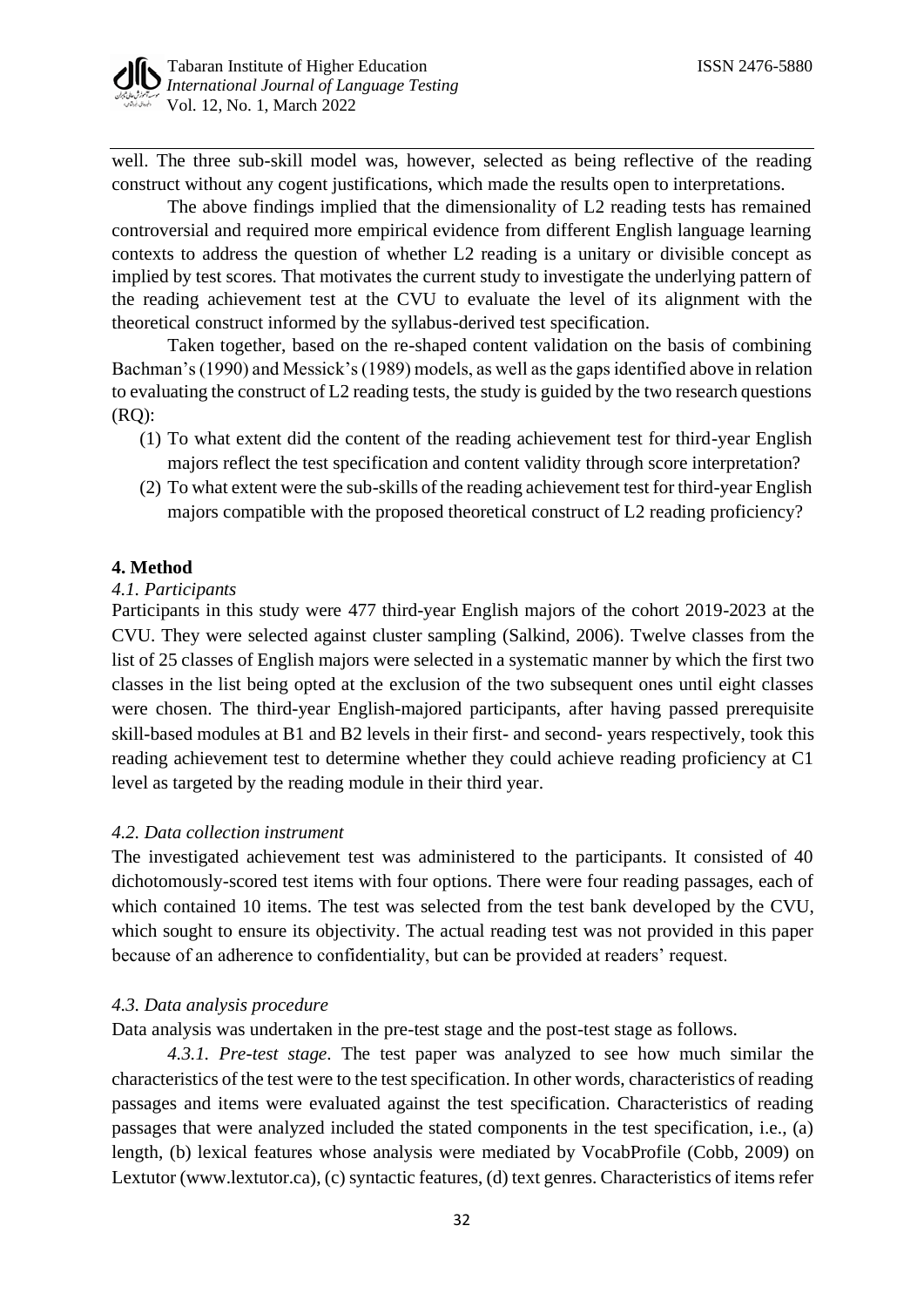

to how the items (a) ensure relevance to and coverage of the construct and targeted domains in the syllabus, (b) reflect the response types students have to make.

*4.3.2. Post-test stage.* First, the test scores were processed with the Rasch model (Bond & Fox, 2015), following the Item Response Theory analyzing items based on test scores (Yang & Kao, 2014). The Rasch model, using the free Jamovi software [\(https://www.jamovi.org/download.html\)](https://www.jamovi.org/download.html), generates (a) item fit statistics showing whether the items are related to the construct and tested domains, (b) item difficulty, and a Wright map that maps item difficulty onto students' ability to determine how valid the test content is as a measure of the students' performances. Item fit statistics are expressed by logit values of infit and outfit mean square (MNSQ). Infit MNSQ index exhibits the patterns of responses to the items that are close to item difficulty and targeted on persons while outfit MNSQ is more sensitive to the outliers with difficulty far from a person (Bond & Fox, 2015; Green, 2013). According to Bond and Fox (2015), the items whose infit and out MNSQ are outside the range from .6 to 1.4 logits are misfitting.

As the dichotomously-scored test, distractor analyses of the items were also warranted to provide further critique on their content. One rule of thumb for plausible distractors is that they should be attractive to at least 10% of the examinees (Bachman, 2004). Another rule refers to the point-biseral correlation –  $r_{p-bis}$ , i.e., the correlation between students' scores of an item when treating each option as the correct answer and their total scores (Carr, 2011). The answer should have positive *rp-bis* and any distractor should have negative *rp-bis* so that people choosing a wrong answer tend to have lower test scores (Carr, 2011).

Second, to explore the reading construct, CFA was adopted in this study as it allows for the examination of the interrelationship among variables (or sub-skills in the current study) to see whether there is a consistency between the hypothesized model and the collected data (Byrne, 2010; Hair, Black, Babin, & Anderson, 2014; Wang & Wang, 2012). This study followed the model competing approach, i.e., evaluating comparable models to decide which one better represents the underlying test structure. The construction of models commenced with the baseline one-factor model informed by the test specification and the course syllabus. The other two competing models were then constructed based on current literature.

The baseline one-factor reading proficiency model was constructed based on the seven sub-skills identified in the course syllabus and the accordingly informed test specification. Figure 1 shows the reading construct illustrated by the circle while each latent construct is a reading sub-skill represented by the rectangles and summated by the score of test takers on the relevant items. The small circles with arrow headed towards each latent construct represent the measurement errors, i.e., the amount of variance of each sub-skill not explained by the reading construct.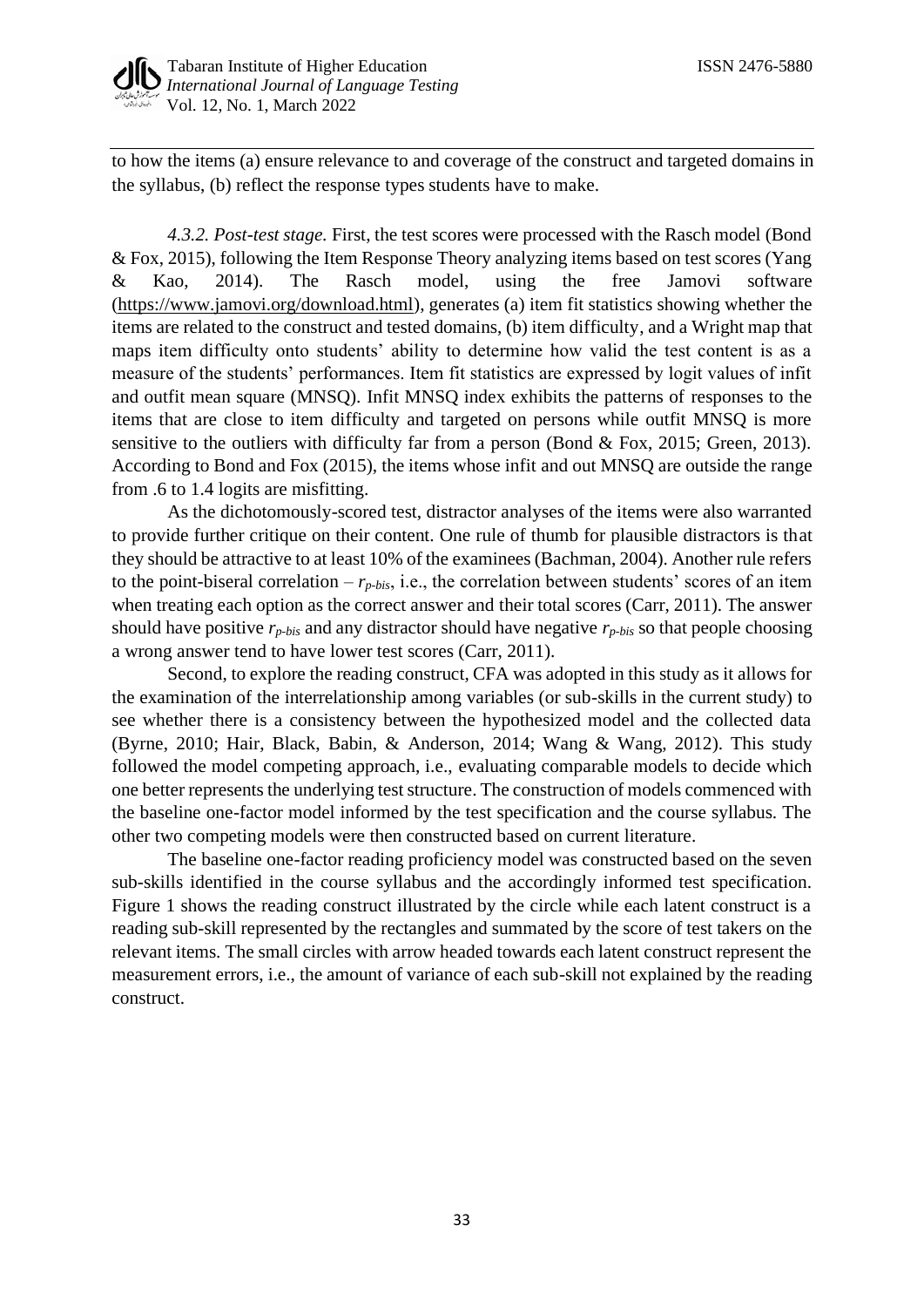

*Figure 1.* The baseline one-factor reading proficiency model

Figure 2 demonstrates a competing model comprised of three latent constructs having a correlation with one another, i.e., basic comprehension, inferencing, and reading to learn. This model specification was derived from the task specification developed for the L2 reading construct in the new TOEFL reading test reported by Cohen and Upton (2006). Basic comprehension is concerned with the ability to make sense of explicit information stated by a factual sentence, and reference (Cohen & Upton, 2006). Reading for details and Reading for reference are hypothesized to be indicators of this latent construct. Inferencing refers to the ability to make inference about the rhetorical purposes based on the context and textual information (Cohen & Upton, 2006). This latent construct is hypothesized to include three subskills, namely Understanding vocabulary in contexts, Reading for inference, and Understanding pragmatic meaning. Reading to learn is characterized by the ability to synthesize information at the discourse level and categorize and organize the information based on the relationship of ideas in a text (Cohen & Upton, 2006). The indicators of this construct are hypothesized to involve Reading for main ideas and Understanding the organizational pattern.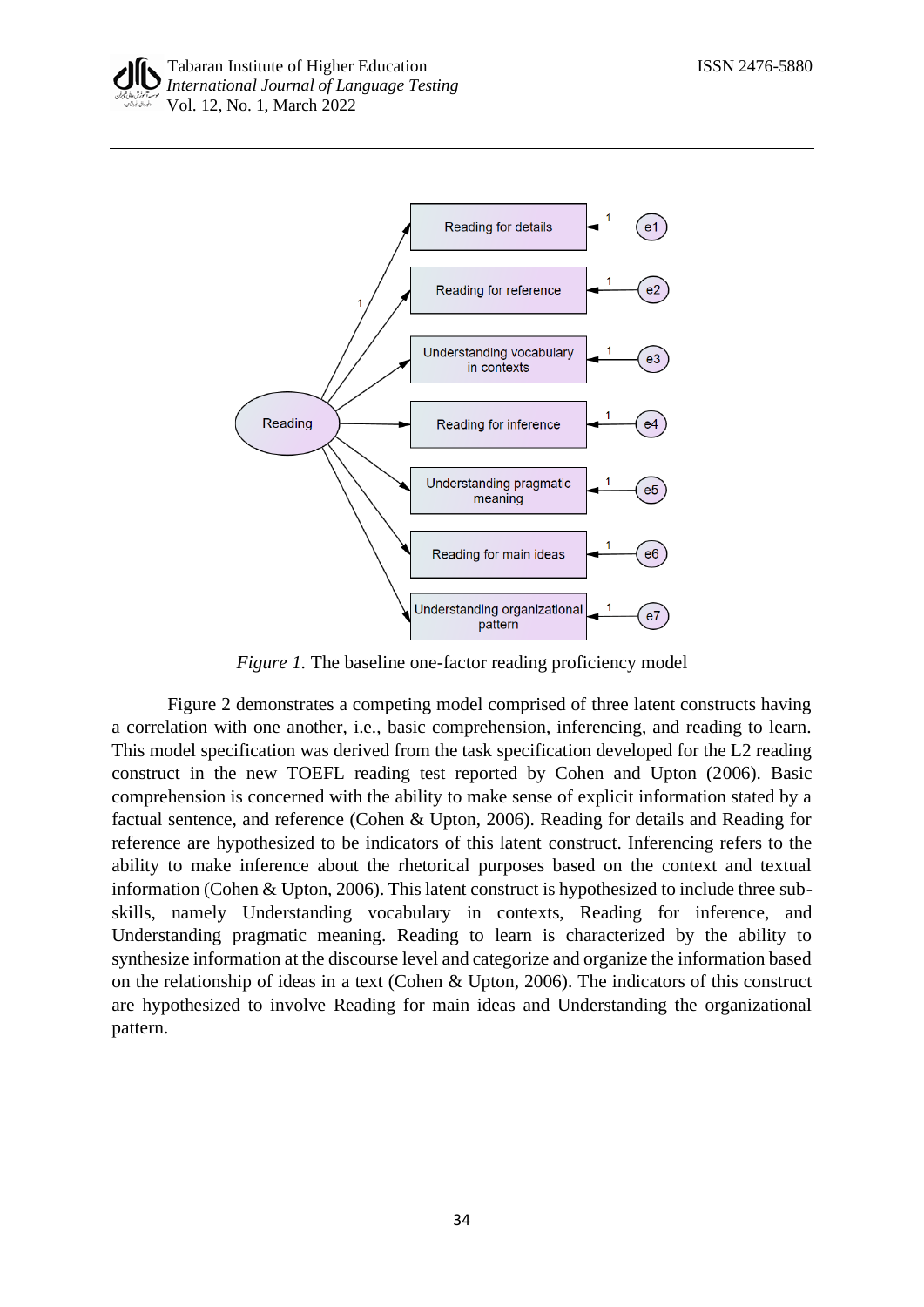

*Figure 2*. The correlated three sub-skill model

The other competing model in Figure 3 somewhat bears a resemblance to the model in Figure 2 in terms of the latent constructs. However, in this model, "Reading" is put as a higherorder factor, which means that all the latent constructs are now treated as distinct sub-skills and hypothetically explained by a unitary view of the reading construct rather than being correlated with one another. This model specification is reported in Sawaki et al. (2009)'s study of the TOEFL-iBT reading test, finding the unidimensionality of the reading construct and suggesting that the unitary model best represented the underlying structure of the TOEFL-iBT reading test.



*Figure 3*. The higher-order factor model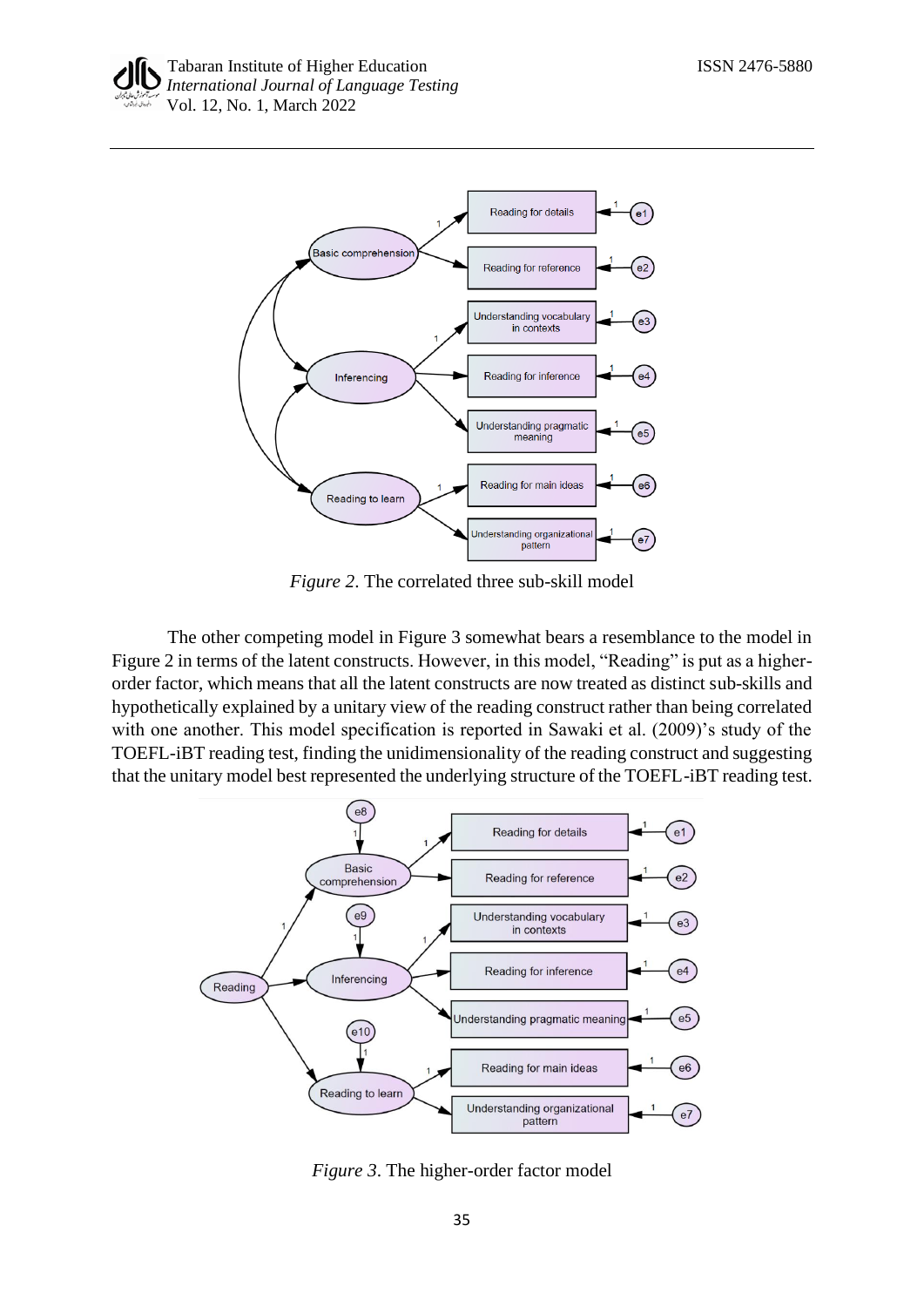

Model evaluation is based on global model fit indices and the appropriateness of individual parameters. As there has been no consensus on the guiding framework for the interpretation and determination of an acceptable model fit, following Hu and Bentler (1998; 1999) and the suggestions of other researchers (e.g., Brown, 2006; Mueller & Hancock, 2010) that are of the most relevance to second language testing contexts, this study examined the model fit based on the five fit indices recommended by In'nami and Koizumi (2011), namely the chi-square statistics, SRMR, RMSEA and its confidence interval, CFI, TLI. Generally, a small  $\chi^2$  value with the non-significant *p*-value is an indication of a reasonable model fit. The cutoff values of SRMR and RMSEA not greater than .10 are suggestive of acceptable model fit (In'nami & Koizumi, 2011), with the 90% RMSEA confidence interval (CI) in the range from .00 to .09. Generally, the lower the SRMR value is, the better the fit between the data and the model is. The smaller the RMSEA is, the more parsimonious the model is. In terms of the CFI and TLI values, they should be greater than .90 to achieve a good model fit (In'nami & Koizumi, 2011).

To assess the model fit, such individual parameters as variance, covariance, and factor loadings will also be evaluated against the following two features. First, the critical ratio (C.R.) of each parameter, which is calculated by dividing the unstandardized estimate by its standard error (S.E.), should be greater than 1.96 and statistically significant at  $p < .05$ . Second, the sign and value of the parameters should be meaningful and adhere to the model's expectation. In other words, there should be no Heywood cases (Hair et al., 2014; Kline, 2016) where the correlation is greater than 1.00, or negative error variance is found.

# **5. Results**

#### *5.1. Pre-test stage*

Table 2 compares the reading passages with the requirements in the test specification. It is shown that the characteristics of the examined reading passages generally met the description.

Table 2.

| Characteristics of reading passages compared with test specification |  |  |  |
|----------------------------------------------------------------------|--|--|--|
|                                                                      |  |  |  |

|          | Characteristics of reading passages | Characteristics of the reading passages in the test |
|----------|-------------------------------------|-----------------------------------------------------|
|          | in the test specification           | paper                                               |
| Length   | Passages 1 and 2:300-400 words      | Passage 1: 314 words                                |
|          | Passages 3 and 4: 500-600 words     | Passage 2: 375 words                                |
|          |                                     | Passage 3: 531 words                                |
|          |                                     | Passage 4: 594 words                                |
| Language | Lexical features                    | Passage 1: 96.8% of high-frequency words            |
| features | Passages 1 and 2: more high-        | Passage 2: 96.3% of high-frequency words            |
|          | frequency words                     | Passage 3: 93.2% of high-frequency words            |
|          | Passages 3 and 4: fewer high-       | Passage 4: 87.2% of high-frequency words            |
|          | frequency words                     |                                                     |
|          | Syntactic features                  | Passage 1:                                          |
|          |                                     | Simple sentences: 69%                               |
|          |                                     | Compound and complex sentences: 31%                 |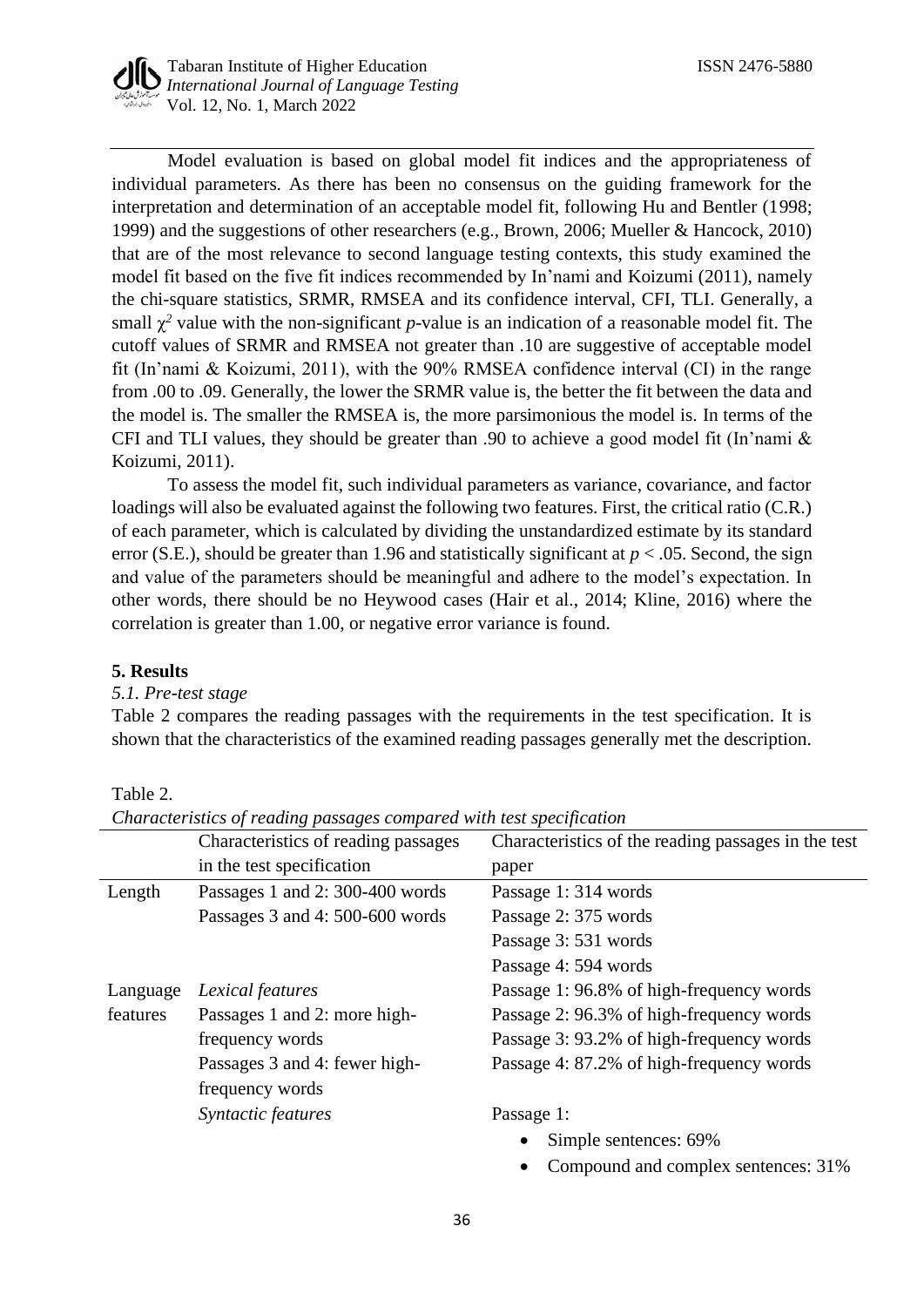

|       | Passages 1, 2: a combination of    | Passage 2:                          |
|-------|------------------------------------|-------------------------------------|
|       | simple, compound, and complex      | Simple sentences: 59%<br>$\bullet$  |
|       | sentences                          | Compound and complex sentences: 41% |
|       | Passages 3 and 4: compound and     | Passage 3:                          |
|       | complex sentences as majority      | Simple sentences: 32%<br>$\bullet$  |
|       |                                    | Compound and complex sentences: 68% |
|       |                                    | Passage 4:                          |
|       |                                    | Simple sentences: 14%<br>$\bullet$  |
|       |                                    | Compound and complex sentences: 86% |
| Text  | Social, academic, and professional | Passages 1, 2, and 3: social areas  |
| genre | areas                              | Passage 4: academic area            |

Table 3 presents the characteristics of the items and the extent to which they were in line with the targeted domains in the reading construct. It is shown that the items were related to and reflected their targeted domains.

Table 3.

*Characteristics of test items*

| Skill domains                          | Items                  | Example questions                       |
|----------------------------------------|------------------------|-----------------------------------------|
| Reading for main ideas                 | 1 (passage $1$ )       | The main idea of this passage is _____. |
|                                        | 11 (passage $2$ )      | What is the main idea of                |
|                                        | $32$ (passage 4)       | paragraph <sub>___</sub> ?              |
| Reading for details                    | 13, 15 (passage 2)     | According to paragraph 3, it took       |
|                                        | 22, 24, 26 (passage 3) | Geoffrey Ballard a long time to         |
|                                        | 31, 37, 39 (passage 4) | produce the first hydrogen-powered      |
|                                        |                        | bus because_________ (item 26).         |
|                                        |                        | The author mentions all of the          |
|                                        |                        | following points about _____ in         |
|                                        |                        | paragraph ____ EXCEPT____.              |
| Reading for reference 4, 7 (passage 1) |                        | The word ________ in the passage        |
|                                        | 14, 17 (passage 2)     | $refers to$ .                           |
|                                        | $25$ (passage 3)       |                                         |
|                                        | 34 (passage 4)         |                                         |
| Reading for inference                  | 8, 9 (passage 1)       | It can be inferred from the passage     |
|                                        | 19 (passage 2)         | that .                                  |
|                                        | 27, 30 (passage 3)     | Which of the sentences below best       |
|                                        | 36 (passage 4)         | expresses this sentence ""              |
| Understanding                          | $3, 5$ (passage 1)     | The word " is closet in                 |
| vocabulary in contexts                 | 12, 18 (passage 2)     | meaning to________.                     |
|                                        | 21, 28 (passage 3)     |                                         |
|                                        | 35, 38 (passage 4)     |                                         |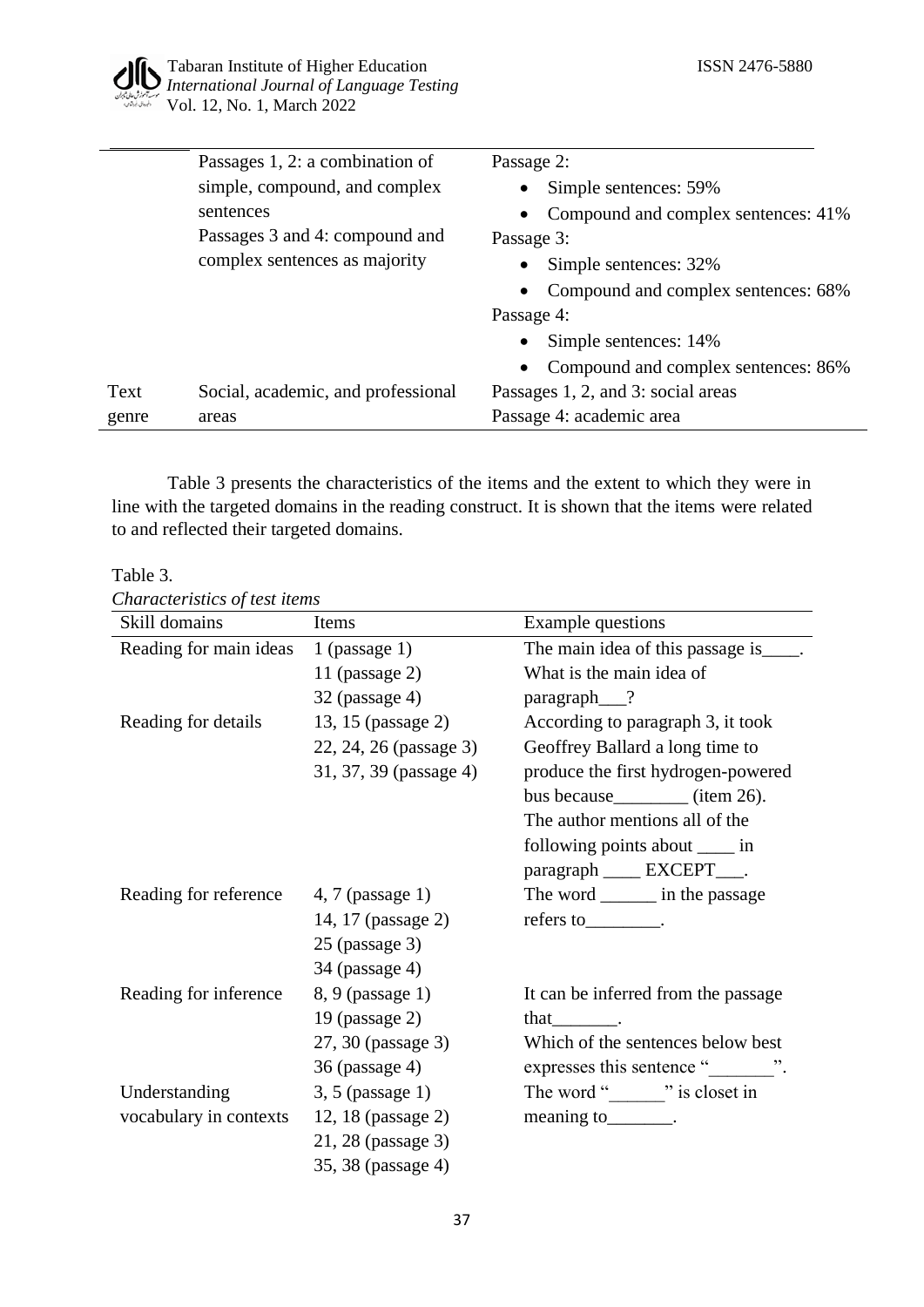

| Understanding          | $6$ (passage 1)    | $"$ in<br>The author discusses "                                                                                                                                                                                               |
|------------------------|--------------------|--------------------------------------------------------------------------------------------------------------------------------------------------------------------------------------------------------------------------------|
| pragmatic meaning      | 16, 20 (passage 2) | order to response to the control of the control of the control of the control of the control of the control of the control of the control of the control of the control of the control of the control of the control of the co |
|                        | $23$ (passage 3)   | The author's attitude about                                                                                                                                                                                                    |
|                        | $33$ (passage 4)   | in the passage is _______.                                                                                                                                                                                                     |
| Understanding          | $2$ (passage 1)    | The previous passage probably                                                                                                                                                                                                  |
| organizational pattern | $10$ (passage 2)   | discussed in the contract of the contract of the contract of the contract of the contract of the contract of the contract of the contract of the contract of the contract of the contract of the contract of the contract of t |
|                        | $29$ (passage 3)   | Look at the four squares $[ ]$ that                                                                                                                                                                                            |
|                        | $40$ (passage 4)   | indicate where the following                                                                                                                                                                                                   |
|                        |                    | sentence could be added to the                                                                                                                                                                                                 |
|                        |                    | passage. Where would the sentence                                                                                                                                                                                              |
|                        |                    | best fit?                                                                                                                                                                                                                      |

# *5.2. Post-test stage*

*5.2.1. Rash statistics.* Firstly, to provide further statistical analyses of the items, the Rasch statistics illustrating item fit to the test specification were generated (Table 4). It is shown that all the items displayed their infit and outfit MNSQ in the acceptable ranges, i.e., .82 to 1.13 as well as .68 to 1.34 respectively. This means that all the items fit into the test and functioned well for measuring the reading construct. In other words, the reading construct was not threatened by any items of construct-irrelevant variance.

#### Table 4.

| Item statistics |                       |         |            |                    |
|-----------------|-----------------------|---------|------------|--------------------|
| Item            | Correct answer $(\%)$ | Measure | Infit MNSQ | <b>Outfit MNSQ</b> |
| $\mathbf{1}$    | 54.8                  | $-.21$  | .97        | .96                |
| $\mathbf{2}$    | 78.0                  | $-1.47$ | 1.01       | .90                |
| 3               | 85.9                  | $-2.08$ | .98        | .89                |
| $\overline{4}$  | 88.7                  | $-2.37$ | .85        | .79                |
| 5               | 88.1                  | $-2.31$ | .89        | .76                |
| 6               | 80.8                  | $-1.67$ | 1.04       | 1.05               |
| 7               | 87.0                  | $-2.19$ | .98        | .81                |
| 8               | 80.2                  | $-1.62$ | .94        | .86                |
| 9               | 80.2                  | $-1.62$ | .87        | .88                |
| 10              | 89.8                  | $-2.50$ | .94        | .92                |
| 11              | 75.1                  | $-1.28$ | .97        | .94                |
| 12              | 88.1                  | $-2.31$ | .96        | .90                |
| 13              | 79.7                  | $-1.58$ | .92        | .83                |
| 14              | 89.8                  | $-2.50$ | 1.01       | 1.13               |
| 15              | 82.5                  | $-1.79$ | .82        | .68                |
| 16              | 84.7                  | $-1.98$ | .84        | .69                |
| 17              | 81.4                  | $-1.71$ | 1.06       | 1.26               |
| 18              | 76.3                  | $-1.36$ | .94        | .82                |
| 19              | 69.5                  | $-.95$  | .88        | .82                |
| 20              | 89.3                  | $-2.43$ | 1.09       | 1.14               |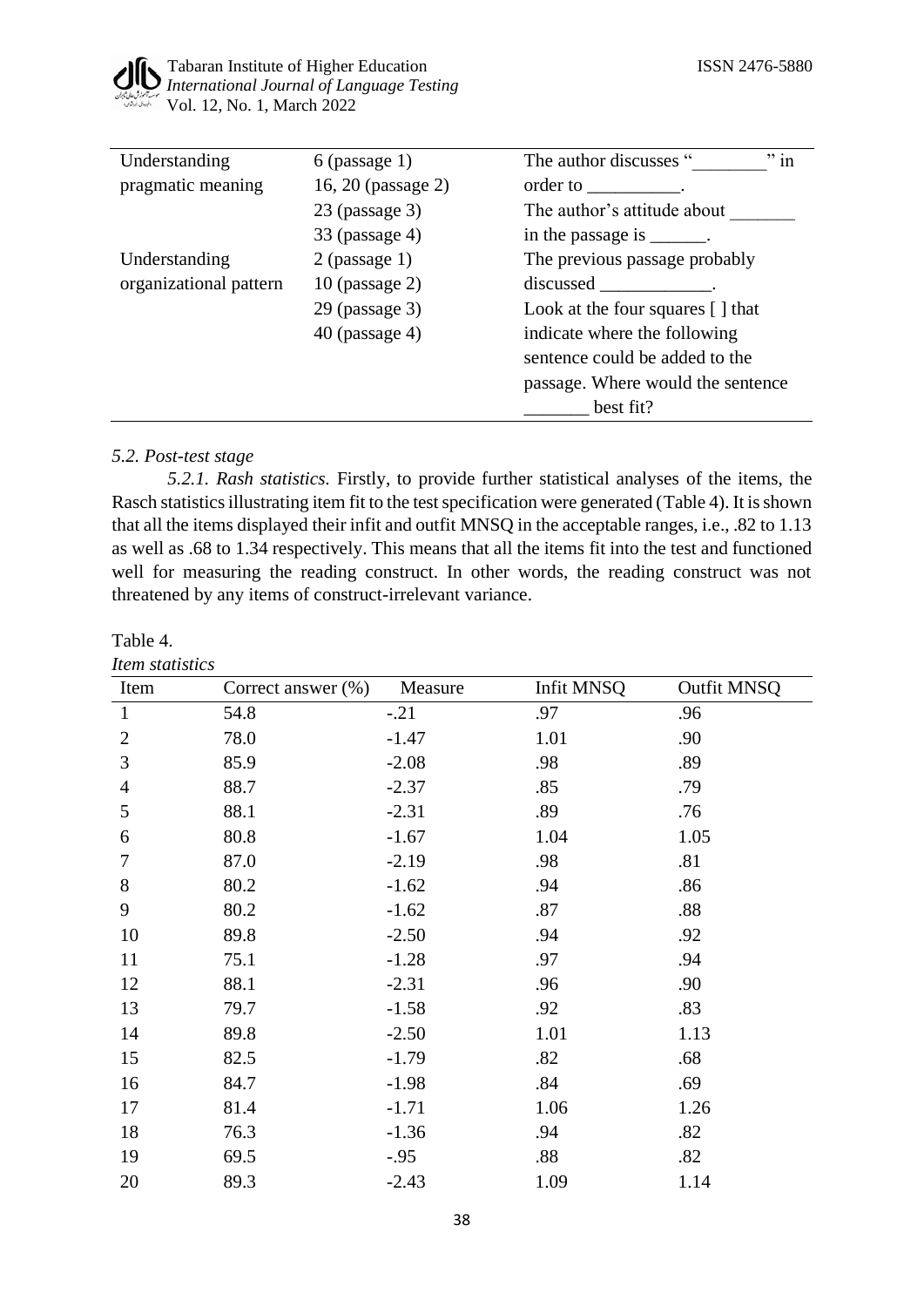| 21     | 65.0 | $-.71$  | 1.04 | 1.10 |
|--------|------|---------|------|------|
| $22\,$ | 35.0 | .74     | 1.08 | 1.34 |
| 23     | 66.7 | $-.80$  | 1.10 | 1.19 |
| 24     | 39.5 | .51     | 1.11 | 1.20 |
| 25     | 55.9 | $-.27$  | 1.02 | 1.01 |
| 26     | 78.5 | $-1.50$ | 1.09 | 1.30 |
| 27     | 57.1 | $-.32$  | 1.06 | 1.10 |
| 28     | 58.8 | $-.40$  | 1.22 | 1.34 |
| 29     | 34.5 | .77     | 1.05 | 1.11 |
| 30     | 31.6 | .91     | 1.13 | 1.25 |
| 31     | 79.7 | $-1.58$ | 1.10 | .98  |
| 32     | 83.1 | $-1.84$ | .89  | .82  |
| 33     | 61.0 | $-.51$  | 1.09 | 1.11 |
| 34     | 90.4 | $-2.57$ | .81  | .50  |
| 35     | 77.4 | $-1.43$ | .98  | 1.00 |
| 36     | 50.3 | .00     | .99  | .98  |
| 37     | 63.8 | $-.66$  | .96  | .93  |
| 38     | 72.9 | $-1.15$ | .93  | .96  |
| 39     | 57.6 | $-.35$  | .99  | 1.01 |
| 40     | 48.0 | .11     | .96  | .99  |
|        |      |         |      |      |

To provide further support for the claim on content relevance in the pre-test stage that the items reflected their targeted domains, each group of items was evaluated in light of the Rasch model. According to Table 5, the items in each domain had acceptable infit and outfit MNSQ values from 0.6 to 1.4 logits. The principal component analysis of Rasch residuals for each group indicated the eigenvalues of the first contrasts lower than 2 logits, all ranging from 1.34 to 1.65. This means that the data were normally distributed without any patterns of residuals situated beyond the Rasch model. Therefore, the items in each group were found to be unidimensional, i.e., only measuring their underlying domain.

| Skill domains       | Items | Infit MNSQ | Outfit MNSQ | Eigenvalue $1st$ contrast |
|---------------------|-------|------------|-------------|---------------------------|
| Reading for main    |       | .98        | .97         | 1.39                      |
| ideas               | 11    | 1.06       | 1.12        |                           |
|                     | 32    | .97        | .89         |                           |
| Reading for details | 13    | .99        | 1.00        | 1.53                      |
|                     | 15    | .96        | .91         |                           |
|                     | 22    | 1.02       | 1.03        |                           |
|                     | 24    | 1.03       | 1.05        |                           |
|                     | 26    | 1.08       | 1.15        |                           |
|                     | 31    | .98        | .93         |                           |
|                     | 37    | .94        | .91         |                           |

| Dimensionality of the groups of items |  |  |
|---------------------------------------|--|--|
|                                       |  |  |

Table 5.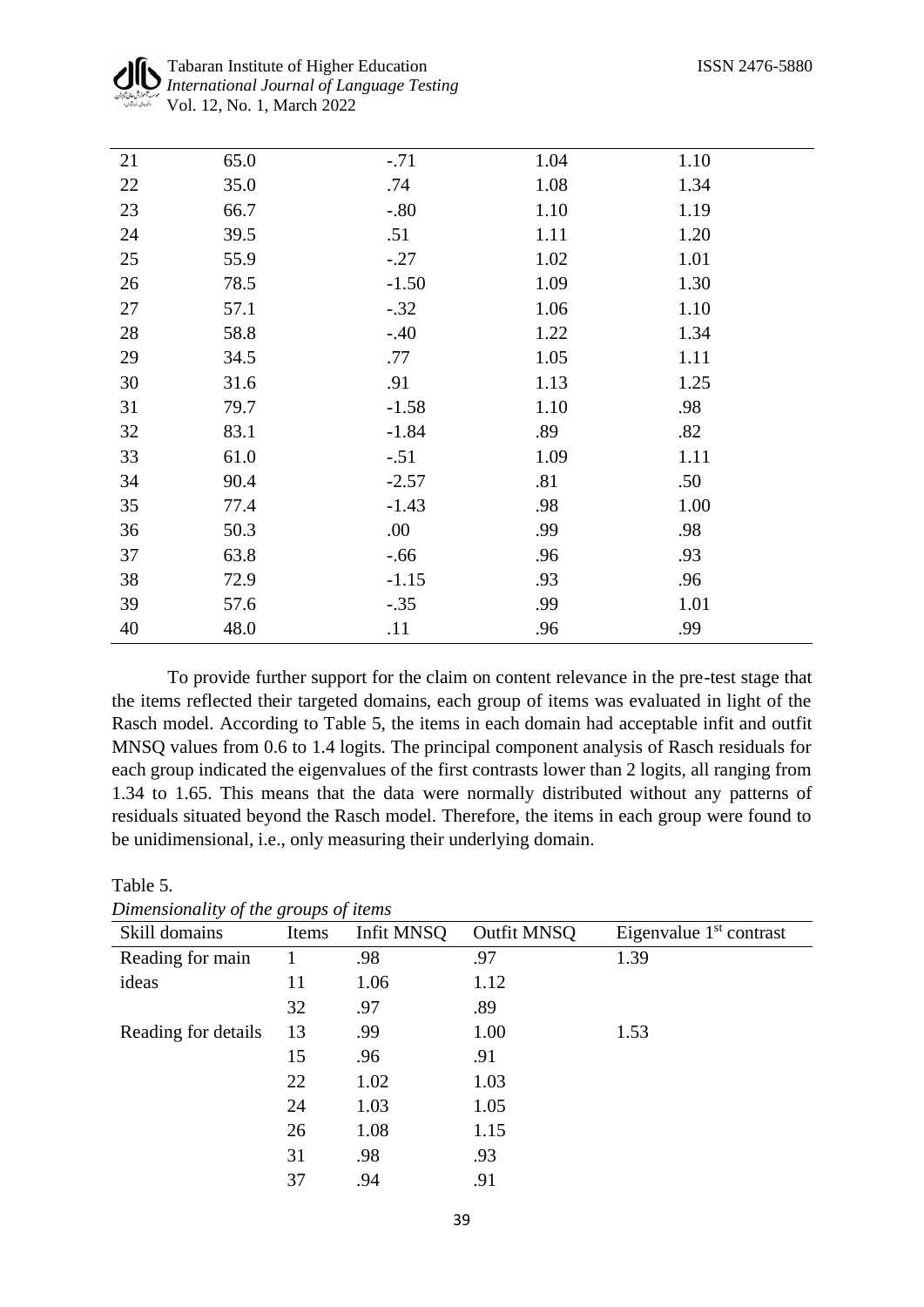l,

|                   | 39             | 1.02 | 1.03 |      |
|-------------------|----------------|------|------|------|
| Reading for       | $\overline{4}$ | .97  | 1.00 | 1.65 |
| reference         | $\overline{7}$ | 1.03 | 1.12 |      |
|                   | 14             | .95  | .85  |      |
|                   | 17             | 1.02 | 1.13 |      |
|                   | 25             | 1.07 | 1.09 |      |
|                   | 34             | .83  | .63  |      |
| Reading for       | 8              | .98  | .97  | 1.48 |
| inference         | 9              | .96  | 0.94 |      |
|                   | 19             | .94  | 0.93 |      |
|                   | 27             | 1.04 | 1.05 |      |
|                   | 30             | 1.05 | 1.09 |      |
|                   | 36             | 1.01 | 1.00 |      |
| Understanding     | 3              | 1.05 | 1.04 | 1.61 |
| vocabulary in     | 5              | .89  | .73  |      |
| contexts          | 12             | .96  | .95  |      |
|                   | 18             | 1.05 | 1.11 |      |
|                   | 21             | .98  | .98  |      |
|                   | 28             | 1.13 | 1.18 |      |
|                   | 35             | .90  | .87  |      |
|                   | 38             | .97  | 1.03 |      |
|                   |                |      |      |      |
| Understanding     | 6              | 1.01 | 1.02 | 1.38 |
| pragmatic meaning | 16             | .97  | .90  |      |
|                   | 20             | 1.01 | 1.02 |      |
|                   | 23             | 1.01 | 1.02 |      |
|                   | 33             | 1.00 | 1.01 |      |
| Understanding     | $\overline{2}$ | .99  | .96  | 1.34 |
| organizational    | 10             | 1.01 | .97  |      |
| pattern and genre | 29             | 1.01 | 1.03 |      |
|                   | 40             | 1.00 | 1.00 |      |

Secondly, in the Rasch model, the item measure (i.e., item difficulty) was also estimated and plotted onto the students' performance. Table 4 shows the item measure, with those items having higher logit values as being more difficult. Figure 4 illustrates the Wright map, arranging the test takers according to their performance and along with the item measure. As for the left scale of respondent latent trait, those in the upper part had their trait as high scorers while low scorers were towards the lower end. As for the right scale of item difficulty, more difficult items were situated towards the upper end, as opposed to less difficult items in the lower end.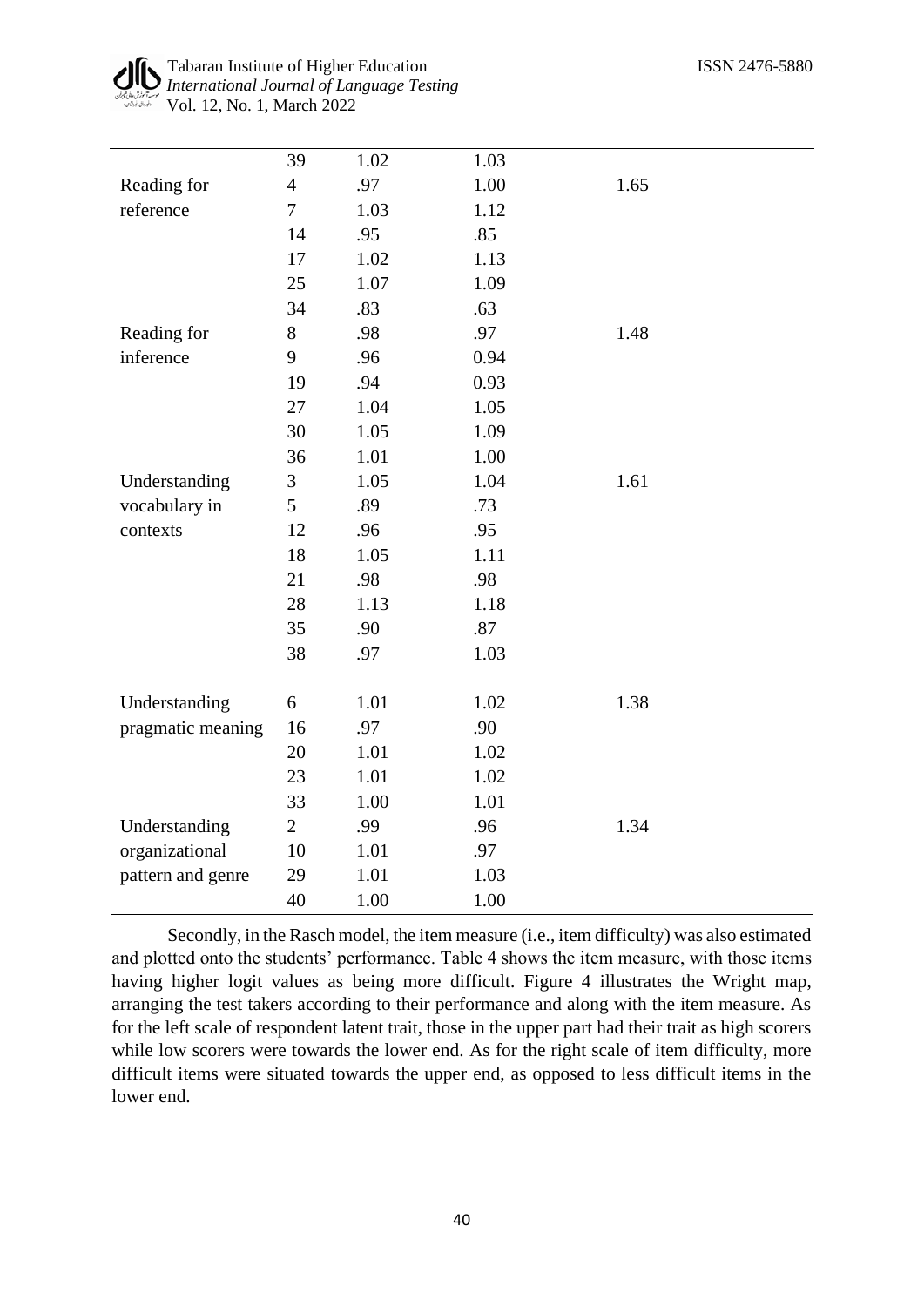



*Figure 4*. The Wight map

Table 4 and Figure 4 reveal that items 24, 22, 29, 30 were the most difficult, and items 3, 7, 4, 5, 10, 12, 14, 20, 34 were the easiest with their logit values below -2.00. As an overview, while most of the items in passages 3 and 4 were above the counterparts in passages 1 and 2, some others did not follow the prescribed difficulty order. For example, items 32 and 34 which should have been designed at a higher level were actually below the items in passages 1 and 2. Likewise, item 1 which should have been the easiest was actually above the items from passages 3 and 4.

Figure 4 also shows that the spread of item difficulty, to a certain extent, covered the majority of students' abilities. No items were both beyond and under the students' abilities, which means that the items' content was somehow suitable in their difficulty to elicit how well students achieved the learning objectives, and that the reading construct was not threatened by construct-irrelevant difficulty and easiness. However, there were cases in which many students at the top did not have items equivalent to their level. This could be attributed to the problem in designing distractors of items. Table 6 demonstrates distractor analysis for the items. Looking into the investigated items, while the answer to all the items had positive  $r_{p-bis}$ , except items 22, 24, 27, 28, 29, 30, 40 having plausible distractors attracting more than 10% of the students, the distractors in the other 33 items were problematic.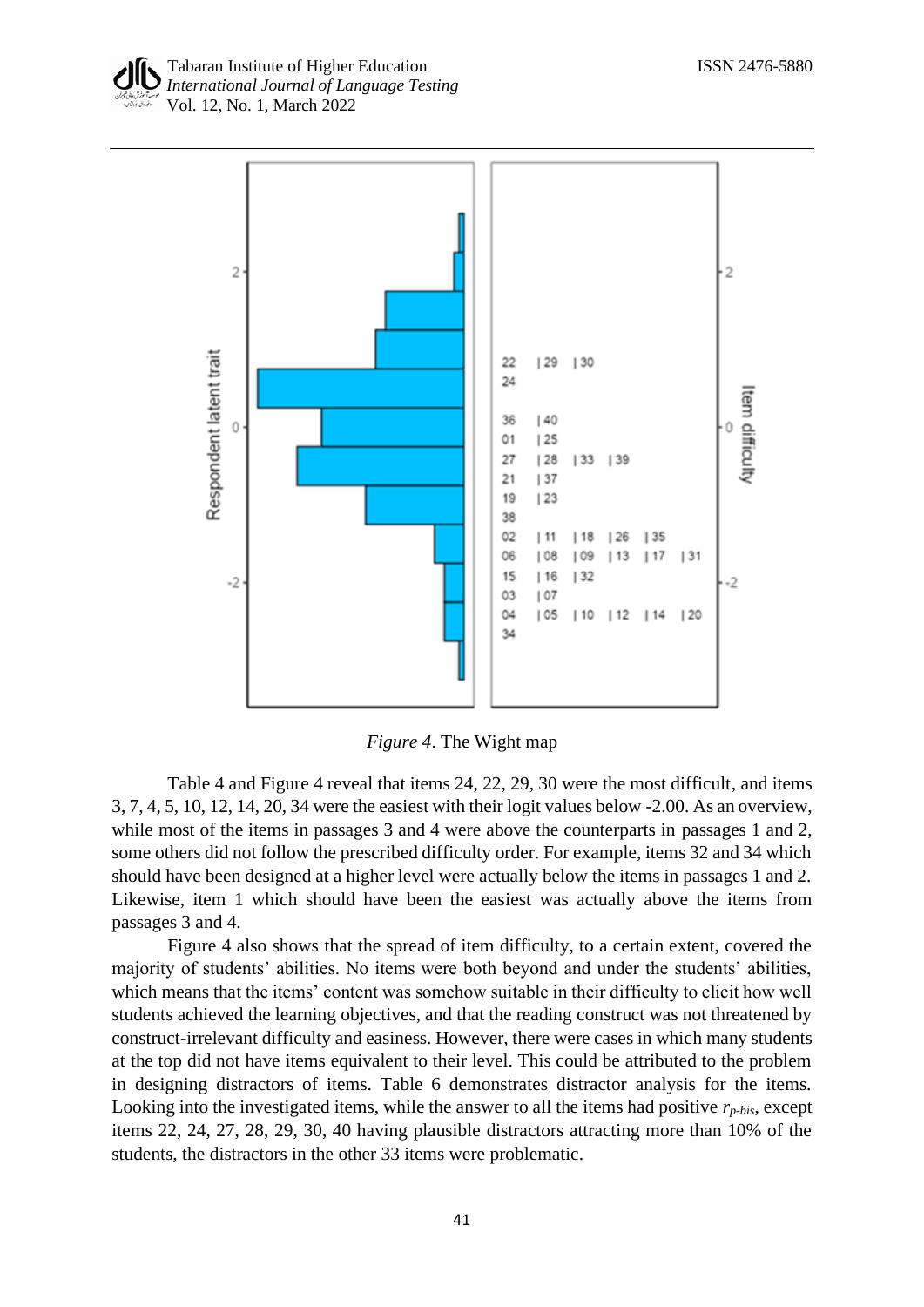#### Tabaran Institute of Higher Education ISSN 2476-5880 *International Journal of Language Testing* Vol. 12, No. 1, March 2022

#### Table 6. *Distractor analysis*

| Item             | Options                         | Response %                                 | $r_{p-bis}$ |  |
|------------------|---------------------------------|--------------------------------------------|-------------|--|
| $\mathbf{1}$     |                                 | $\frac{55}{31}$                            | 0.46        |  |
|                  | $\frac{\mathbf{A}}{\mathbf{B}}$ |                                            | $-0.20$     |  |
|                  | $\overline{C}$                  | $\sqrt{ }$                                 | $-0.21$     |  |
|                  | $\mathbf{D}%$                   | $\overline{7}$                             | $-0.33$     |  |
| $\sqrt{2}$       | $\mathbf A$                     | $\overline{3}$                             | $-0.25*$    |  |
|                  | $rac{B}{C}$                     | $\frac{78}{5}$                             | 0.39        |  |
|                  |                                 |                                            | $-0.21$     |  |
|                  | $\overline{D}$                  | 14                                         | $-0.22$     |  |
| $\mathfrak{Z}$   | $\mathbf A$                     | $10\,$                                     | $-0.23$     |  |
|                  | $\, {\bf B}$                    | $\,1$                                      | $-0.32*$    |  |
|                  | $\overline{C}$                  | $\overline{3}$                             | $-0.20*$    |  |
|                  | $\frac{\mathbf{D}}{\mathbf{A}}$ | 86                                         | 0.39        |  |
| $\overline{4}$   |                                 | $\overline{2}$                             | $-0.09*$    |  |
|                  |                                 | 8                                          | $-0.40$     |  |
|                  | $\frac{B}{C}$                   | 89                                         | 0.49        |  |
|                  |                                 | $\mathbf{1}$                               | $-0.30*$    |  |
| $\mathfrak{S}$   | $\mathbf{A}$                    | $\overline{3}$                             | $-0.29*$    |  |
|                  | $rac{B}{C}$                     | 88                                         | 0.46        |  |
|                  |                                 | $\overline{4}$                             | $-0.23$     |  |
|                  | $\overline{D}$                  | 5                                          | $-0.25$     |  |
| $\boldsymbol{6}$ | $\frac{\mathbf{A}}{\mathbf{B}}$ | $\frac{81}{2}$                             | 0.32        |  |
|                  |                                 |                                            | $-0.25*$    |  |
|                  | $\mathbf C$                     | $\sqrt{6}$                                 | $-0.07$     |  |
|                  | $\overline{D}$                  | $11\,$                                     | $-0.23$     |  |
|                  |                                 |                                            |             |  |
|                  |                                 |                                            |             |  |
| $\tau$           | $\frac{\mathbf{A}}{\mathbf{B}}$ | 88                                         | 0.39        |  |
|                  |                                 | $\overline{7}$                             | $-0.28$     |  |
|                  | $\overline{C}$                  | $\begin{array}{c} 2 \\ 3 \\ 3 \end{array}$ | $-0.11*$    |  |
|                  | $\frac{D}{A}$                   |                                            | $-0.23*$    |  |
| 8                |                                 |                                            | $-0.04*$    |  |
|                  | $\bf{B}$                        | $\boldsymbol{7}$                           | $-0.38$     |  |
|                  | $\frac{C}{D}$ $\frac{A}{B}$     | 80                                         | 0.46        |  |
|                  |                                 | 10                                         | $-0.27$     |  |
| 9                |                                 | $\frac{81}{3}$                             | 0.52        |  |
|                  |                                 |                                            | $-0.28*$    |  |
|                  | $\mathbf C$                     | 12                                         | $-0.48$     |  |
|                  | $\label{eq:1} \mathbf{D}$       | $\frac{4}{5}$                              | $0.01\,$    |  |
| $10\,$           | $\boldsymbol{A}$                |                                            | $-0.30$     |  |
|                  | $rac{B}{C}$                     | $\frac{90}{1}$                             | 0.37        |  |
|                  |                                 |                                            | $-0.16*$    |  |
|                  | $\mathbf D$                     | $\overline{4}$                             | $-0.16$     |  |
| 11               | $\mathbf A$                     | 19                                         | $-0.28$     |  |
|                  | $\, {\bf B}$                    | $\mathbf{1}$                               | $-0.08\,^*$ |  |
|                  | $\mathbf C$                     | 5                                          | $-0.33$     |  |
|                  | $\overline{D}$                  | 75                                         | 0.43        |  |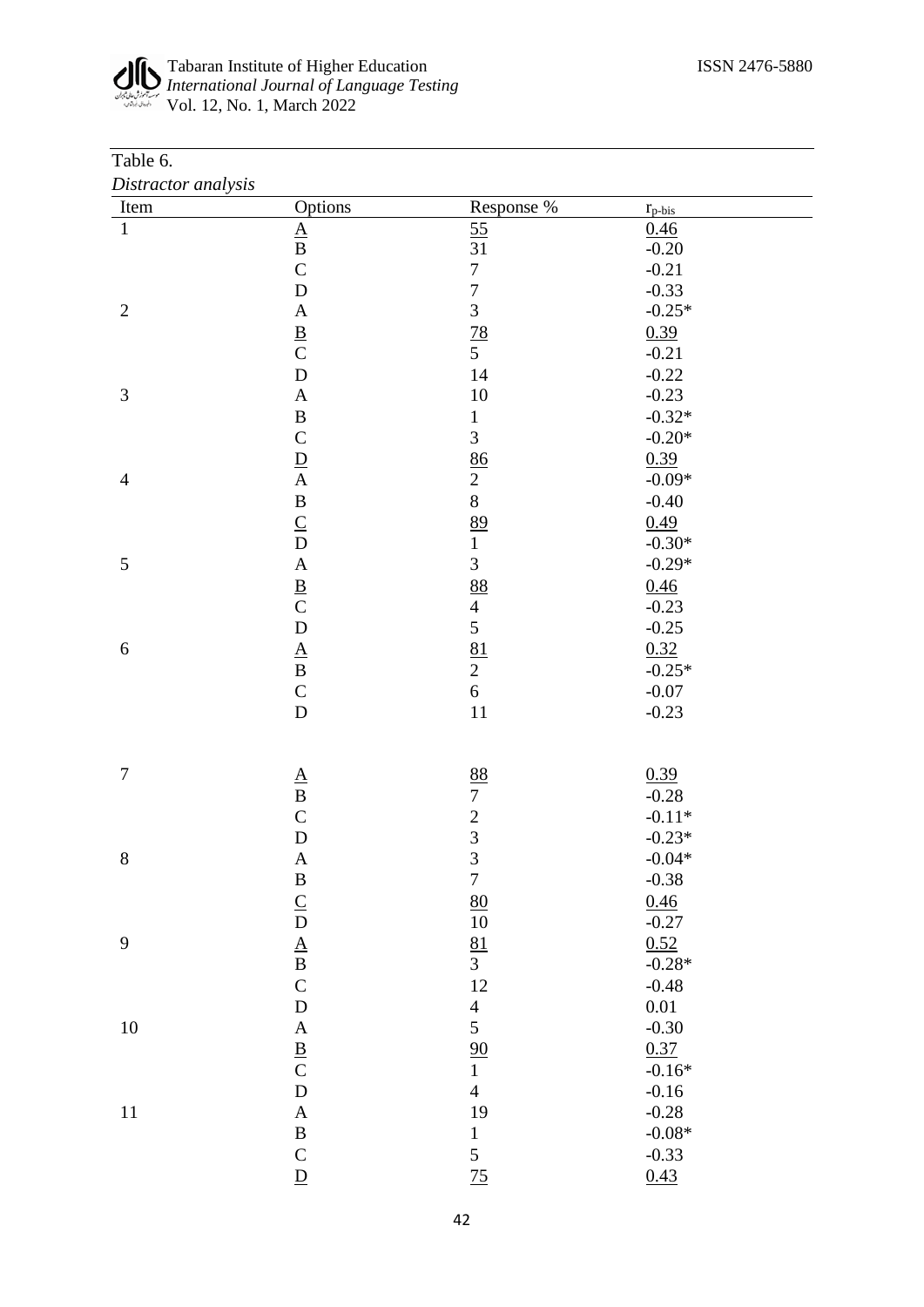| 12     | $\underline{A}$                 | 88                       | 0.36        |
|--------|---------------------------------|--------------------------|-------------|
|        | $\, {\bf B}$                    | $\overline{3}$           | $-0.34*$    |
|        | $\mathsf{C}$                    | $\overline{7}$           | $-0.16$     |
|        | $\mathbf D$                     | $\overline{c}$           | $-0.12*$    |
| 13     | $\boldsymbol{\rm{A}}$           | $\sqrt{6}$               | $-0.32$     |
|        |                                 |                          | 0.48        |
|        | $rac{B}{C}$                     | $\frac{79}{11}$          | $-0.28$     |
|        | $\overline{D}$                  | $\overline{4}$           | $-0.17$     |
| $14\,$ |                                 |                          | 0.27        |
|        | $\frac{\mathbf{A}}{\mathbf{B}}$ |                          | $-0.16*$    |
|        | $\mathbf C$                     |                          | $-0.18*$    |
|        | $\mathbf D$                     | $\frac{90}{2}$<br>3<br>5 | $-0.12$     |
| 15     |                                 |                          | 0.59        |
|        | $\frac{\mathbf{A}}{\mathbf{B}}$ | $\frac{83}{5}$           | $-0.31$     |
|        | $\mathbf C$                     | $\overline{6}$           | $-0.31$     |
|        | $\mathbf D$                     | $\boldsymbol{6}$         | $-0.34$     |
| $16\,$ | $\boldsymbol{A}$                | 8                        | $-0.40$     |
|        | $\, {\bf B}$                    | 5                        | $-0.27$     |
|        |                                 |                          | 0.55        |
|        | $\frac{C}{D}$                   | $\frac{85}{2}$           | $-0.22*$    |
|        | $\mathbf{A}$                    | 8                        | $-0.04$     |
| 17     |                                 | 9                        |             |
|        | $\, {\bf B}$                    |                          | $-0.28$     |
|        | $rac{C}{D}$                     | $\frac{82}{1}$           | 0.27        |
|        |                                 |                          | $-0.11*$    |
| 18     | $\mathbf{A}$                    | 15                       | $-0.36$     |
|        | $rac{B}{C}$                     | $\frac{77}{7}$           | 0.47        |
|        |                                 |                          | $-0.25$     |
|        | $\overline{D}$                  | $\mathbf{1}$             | $-0.08\,^*$ |
|        |                                 | 5                        | $-0.31$     |
| 19     | $\boldsymbol{A}$                |                          |             |
|        | $\, {\bf B}$                    | 18                       | $-0.35$     |
|        | $\underline{C}$                 | $\frac{69}{8}$           | 0.55        |
|        | $\mathbf D$                     |                          | $-0.21$     |
| 20     | $\mathbf{A}$                    | $\sqrt{2}$               | $-0.16*$    |
|        | $rac{B}{C}$                     | 89<br>$\overline{6}$     | 0.22        |
|        | $\mathbf D$                     | $\overline{3}$           | $-0.17$     |
|        |                                 |                          | $-0.02*$    |
| 21     | $\mathbf A$                     | 10                       | $-0.14$     |
|        | $\, {\bf B}$                    | $\tau$                   | $-0.35$     |
|        | $\frac{C}{D}$                   | 65                       | 0.37        |
|        |                                 | 18                       | $-0.12$     |
| $22\,$ | $\boldsymbol{A}$                | 25                       | $-0.07$     |
|        | $rac{B}{C}$                     | 35                       | 0.26        |
|        |                                 | $20\,$                   | $-0.13$     |
|        | ${\bf D}$                       | $20\,$                   | $-0.09$     |
| 23     | $\boldsymbol{\rm{A}}$           | 11                       | $-0.15$     |
|        | $\, {\bf B}$                    | $\boldsymbol{6}$         | $-0.07$     |
|        | $\mathbf C$                     | 67                       | 0.31        |
|        | $\mathbf D$                     | 16                       | $-0.2$      |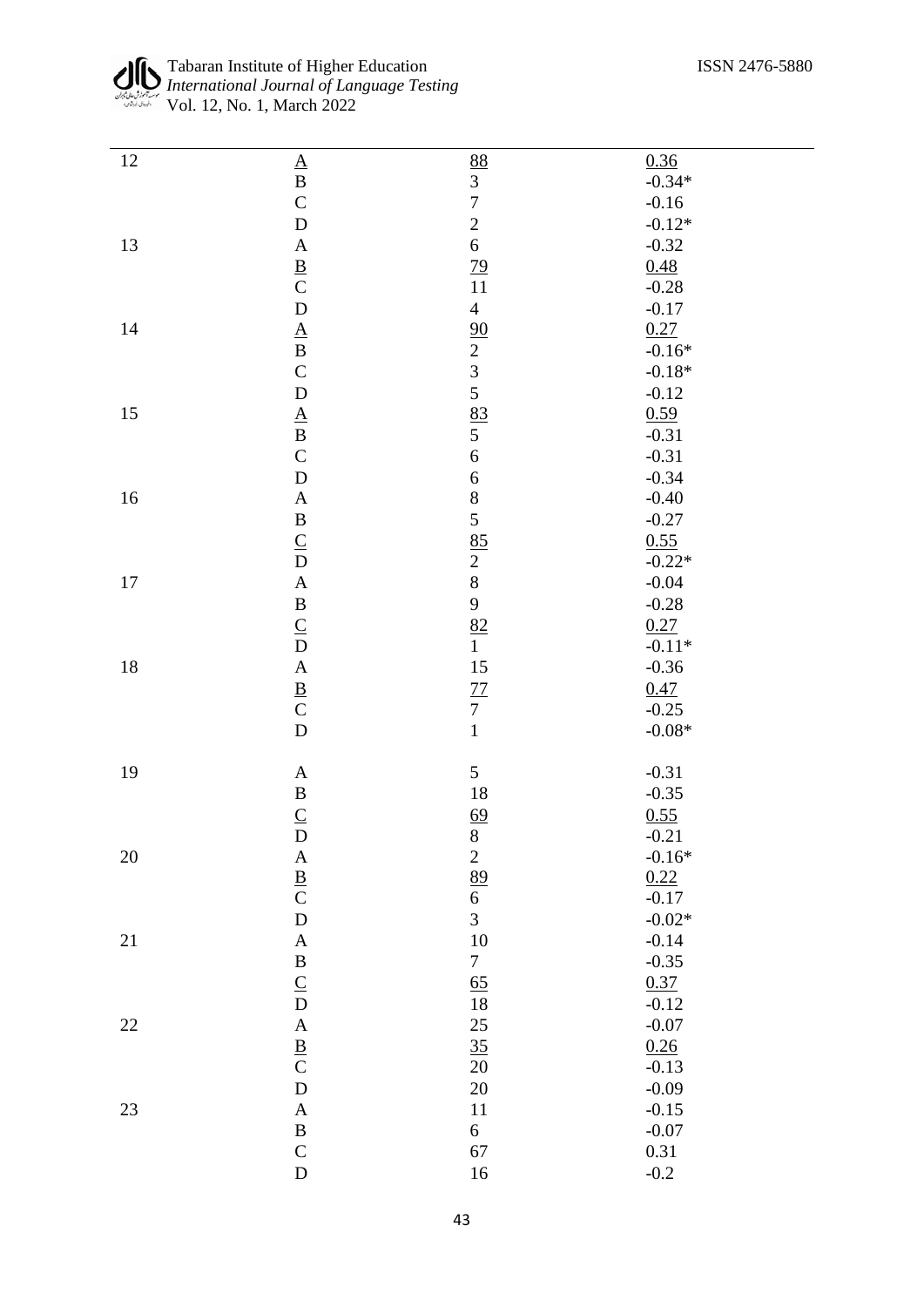| 24     |                                                                 | 40                                      | 0.25        |
|--------|-----------------------------------------------------------------|-----------------------------------------|-------------|
|        | $\frac{A}{B}$                                                   | 28                                      | $-0.09$     |
|        |                                                                 | $10\,$                                  | $-0.30$     |
|        |                                                                 |                                         |             |
|        | $\overline{D}$                                                  | $22\,$                                  | $-0.17$     |
| $25\,$ | $\mathbf{A}$                                                    | $\boldsymbol{0}$                        | $/\ast$     |
|        | $\overline{B}$                                                  | $\boldsymbol{6}$                        | $-0.53$     |
|        | $\mathbf C$                                                     | 56                                      | 0.39        |
|        | $\overline{D}$                                                  | 38                                      | $-0.13$     |
| $26\,$ |                                                                 | 8                                       | $-0.22$     |
|        | $\frac{\mathbf{A}}{\mathbf{B}}$ $\frac{\mathbf{B}}{\mathbf{C}}$ |                                         | 0.26        |
|        |                                                                 |                                         | $-0.12$     |
|        | $\overline{D}$                                                  | $\frac{79}{8}$                          |             |
|        |                                                                 |                                         | $-0.06$     |
| $27\,$ | $\mathbf{A}$                                                    | 22                                      | $-0.10$     |
|        | $\frac{B}{C}$                                                   | $10\,$                                  | $-0.40$     |
|        |                                                                 | 11                                      | $-0.07$     |
|        |                                                                 | $\frac{57}{2}$                          | 0.37        |
| $28\,$ | $\frac{\mathbf{D}}{\mathbf{A}}$                                 | $18\,$                                  | $-0.04$     |
|        |                                                                 | $14\,$                                  | $-0.15$     |
|        |                                                                 | 58                                      | 0.15        |
|        | $\begin{array}{c}\nB \ C \ D \ A \ B \ C\n\end{array}$          | $10\,$                                  | $-0.13$     |
| 29     |                                                                 | 21                                      | $-0.14$     |
|        |                                                                 |                                         |             |
|        |                                                                 | 35                                      | 0.32        |
|        |                                                                 | $28\,$                                  | $-0.12$     |
|        | $\overline{D}$                                                  | $16\,$                                  | $-0.11$     |
| $30\,$ | $\mathbf{A}$                                                    | $18\,$                                  | $-0.21$     |
|        | $\frac{\mathbf{B}}{\mathbf{C}}$                                 | 25                                      | $-0.02$     |
|        |                                                                 |                                         | 0.20        |
|        |                                                                 | $\frac{32}{25}$                         | $-0.05$     |
|        |                                                                 |                                         |             |
| 31     | $\boldsymbol{A}$                                                | $\overline{4}$                          | $-0.15$     |
|        |                                                                 |                                         |             |
|        | $rac{B}{C}$                                                     | $\frac{80}{15}$                         | 0.29        |
|        |                                                                 |                                         | $-0.22$     |
|        | ${\bf D}$                                                       | $\mathbf{1}$                            | $-0.05\,^*$ |
| 32     |                                                                 | 5                                       | $-0.22$     |
|        | $\frac{A}{B}$                                                   | $\frac{84}{1}$                          | 0.49        |
|        |                                                                 | $\begin{array}{c}\n8 \\ 3\n\end{array}$ | $-0.22$     |
|        | $\overline{D}$                                                  |                                         | $-0.38*$    |
| 33     | $\mathbf{A}$                                                    | 28                                      | $-0.16$     |
|        | $\bf{B}$                                                        | $\boldsymbol{7}$                        | $-0.20$     |
|        |                                                                 | 5                                       | $-0.16$     |
|        |                                                                 |                                         |             |
|        |                                                                 | $\frac{60}{5}$                          | 0.32        |
| 34     |                                                                 |                                         | $-0.29$     |
|        |                                                                 |                                         | 0.56        |
|        | $\frac{C}{A} \frac{D}{B} C$                                     |                                         | $-0.42*$    |
|        |                                                                 | $\frac{90}{3}$<br>2<br>2<br>2<br>77     | $-0.22*$    |
| $35\,$ |                                                                 |                                         | $-0.11*$    |
|        |                                                                 |                                         | 0.41        |
|        |                                                                 | $10\,$                                  | $-0.34$     |
|        | $\begin{array}{c}\nA \\ B \\ C\nD\n\end{array}$                 | $11\,$                                  | $-0.19$     |
|        |                                                                 |                                         |             |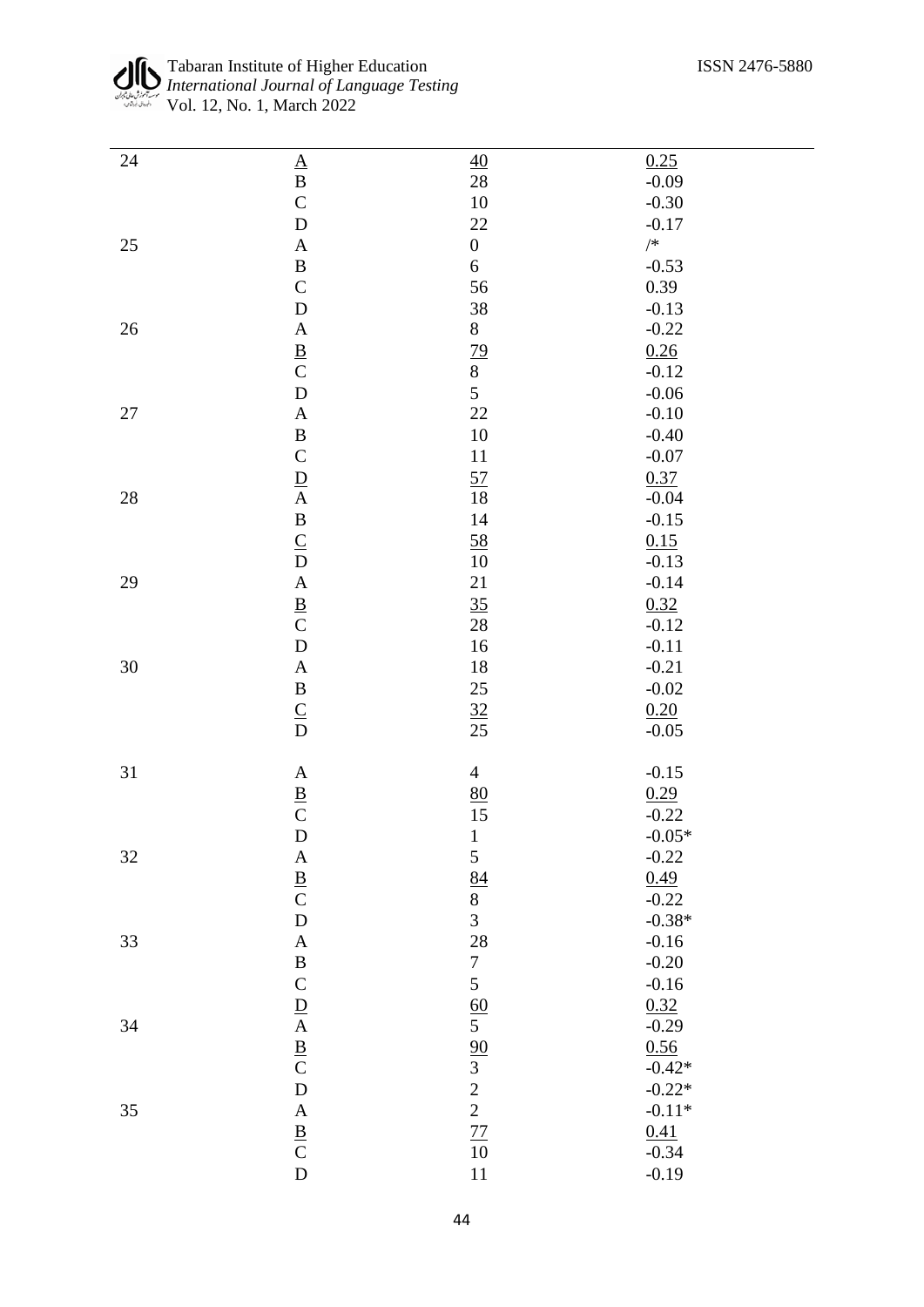| 36 |                                 | <u>50</u>        | 0.43    |  |
|----|---------------------------------|------------------|---------|--|
|    | $\frac{\mathbf{A}}{\mathbf{B}}$ | 31               | $-0.07$ |  |
|    | $\mathbf C$                     | $8\,$            | $-0.42$ |  |
|    | $\mathbf D$                     | 11               | $-0.22$ |  |
| 37 | A                               | 5                | $-0.14$ |  |
|    | $\, {\bf B}$                    | 15               | $-0.27$ |  |
|    | $\underline{C}$                 | 63               | 0.46    |  |
|    | $\overline{D}$                  | 17               | $-0.26$ |  |
| 38 | $\mathbf{A}$                    | 10               | $-0.09$ |  |
|    | $\, {\bf B}$                    | 14               | $-0.44$ |  |
|    | $\mathsf{C}$                    | $\overline{4}$   | $-0.20$ |  |
|    | $\frac{\mathbf{D}}{\mathbf{A}}$ | 72               | 0.49    |  |
| 39 |                                 | 21               | $-0.21$ |  |
|    | $\, {\bf B}$                    | 16               | $-0.24$ |  |
|    | $\underline{C}$                 |                  | 0.42    |  |
|    | $\overline{D}$                  | $\frac{58}{5}$   | $-0.17$ |  |
| 40 | $\frac{\mathbf{A}}{\mathbf{B}}$ | $\underline{48}$ | 0.45    |  |
|    |                                 | 25               | $-0.07$ |  |
|    | $\mathbf C$                     | 17               | $-0.41$ |  |
|    | $\mathbf D$                     | $10\,$           | $-0.13$ |  |

*Note: Correct answers are underlined and flagged distractors with under 3% response rate are labeled with an asterisk.*

# *5.2.2. CFA findings*

Table 7.

The hypothesized CFA models were evaluated against the global fit indices and estimates of their parameters. Table 7 presents the global fit indices of the investigated models.

| Global model fit indices |                             |                       |                   |
|--------------------------|-----------------------------|-----------------------|-------------------|
| Global fit               | Baseline one-factor reading | Three correlated sub- | High-order factor |
| indices                  | proficiency model           | skill model           | model             |
|                          | (model 1)                   | (model 2)             | (model 3)         |
| $\chi^2$                 | 13.796                      | 11.978                | 10.457            |
| $\boldsymbol{p}$         | .660                        | .487                  | .564              |
| $\chi^2/df$              | .985                        | .827                  | .843              |
| <b>CFI</b>               | 1.00                        | 1.00                  | 1.00              |
| <b>TLI</b>               | 1.00                        | 1.00                  | 1.00              |
| <b>SRMR</b>              | .001                        | .001                  | .001              |
| <b>RMSEA</b>             | .000                        | .000                  | .000              |
| <b>RMSEA</b>             | $.00 - .072$                | $.00 - .05$           | $.00 - .043$      |
| confidence               |                             |                       |                   |
| intervals                |                             |                       |                   |

The baseline one-factor reading proficiency model illustrates the general latent construct of reading explained by the seven observed indicators of seven sub-skills. The fit indices suggested good model fit:  $\chi^2$ /df = .985, p = .660, CFI = 1.00, TLI = 1.00, SRMR = .001, RMSEA = .000, CI [.00 - .072]. The unstandardized parameter estimates, their standard errors,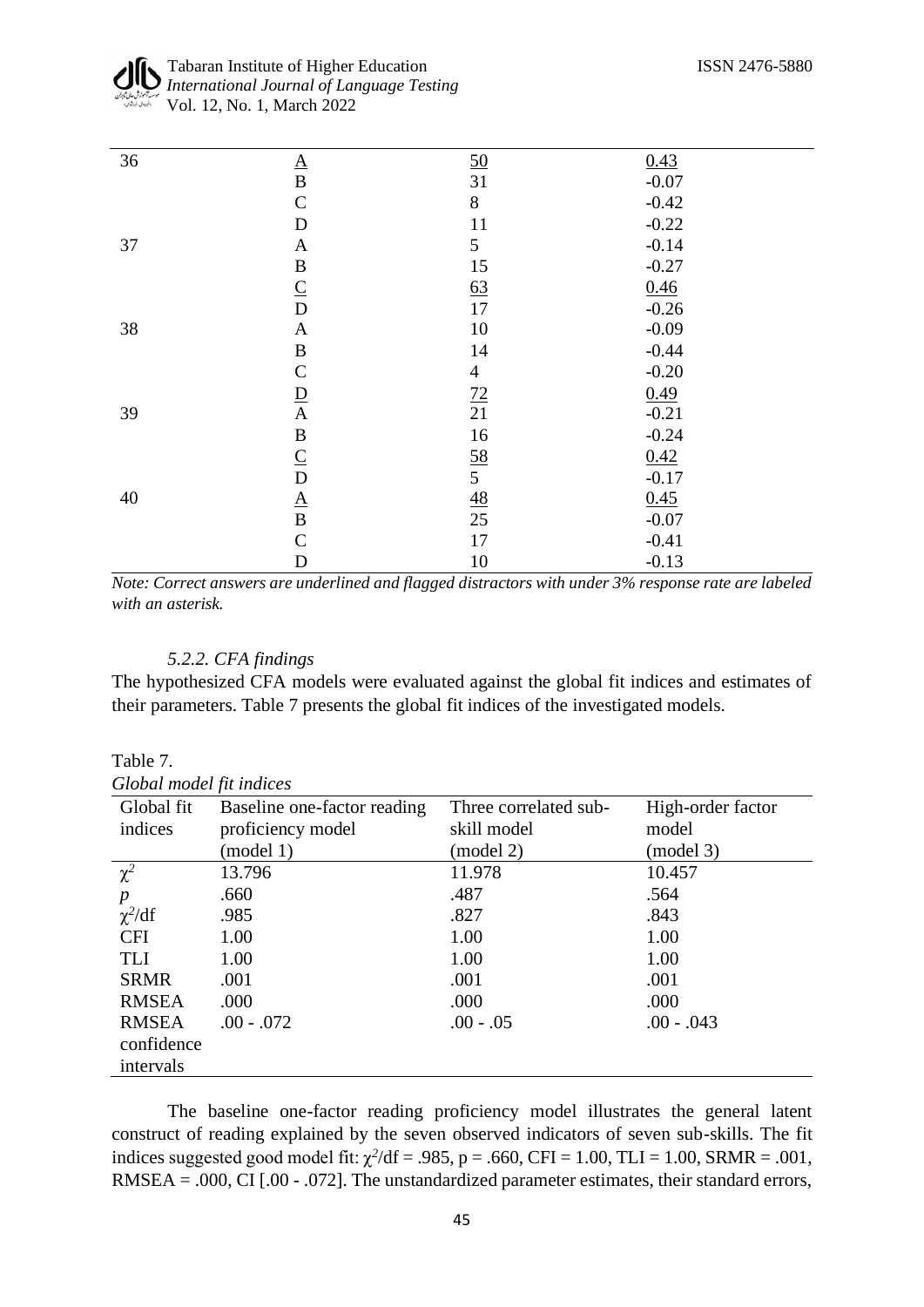

critical ratios, and p-values of the model are presented in Table 8 while the standardized factor loadings are shown in Figure 5. As regards Table 8, the critical ratios of the factor loadings and error variances were significantly different from zero, higher than 1.96 to be significant at  $p <$ .05. This suggests that the one-factor model achieved an exceptionally good model fit.

Table 8.

*Unstandardized estimates of the one-factor model*

|             |          | $\cdot$ | $\cdot$ |     |         |          |      |       |     |
|-------------|----------|---------|---------|-----|---------|----------|------|-------|-----|
| Weight      | Estimate | S.E.    | C.R.    |     | Error   | Estimate | S.E. | C.R.  |     |
| <b>RFR</b>  | .881     | .106    | 8.311   | *** | e1      | .022     | .003 | 7.711 | *** |
| <b>UVIC</b> | .928     | .114    | 8.152   | *** | e2      | .019     | .002 | 7.903 | *** |
| <b>RFI</b>  | 1.200    | .135    | 8.910   | *** | e3      | .023     | .003 | 8.016 | *** |
| <b>UPM</b>  | .847     | .115    | 7.367   | *** | e4      | .025     | .003 | 7.336 | *** |
| <b>RFMI</b> | 1.267    | .163    | 7.771   | *** | e5      | .027     | .003 | 8.439 | *** |
| <b>UOP</b>  | .983     | .136    | 7.221   | *** | e6      | .051     | .006 | 8.245 | *** |
| <b>RFD</b>  | 1.000    |         |         |     | e7      | .039     | .005 | 8.499 | *** |
|             |          |         |         |     | Reading | .022     | .004 | 5.121 | *** |

*\* RFR = Reading for reference, UVIC = Understanding vocabulary in contexts, RFI = Reading for inference, UPM = Understanding pragmatic meaning, RFMI = Reading for main ideas, UOP = Understanding organizational pattern, RFD = Reading for details.*



*Figure 5*. The baseline one-factor model with standardized estimates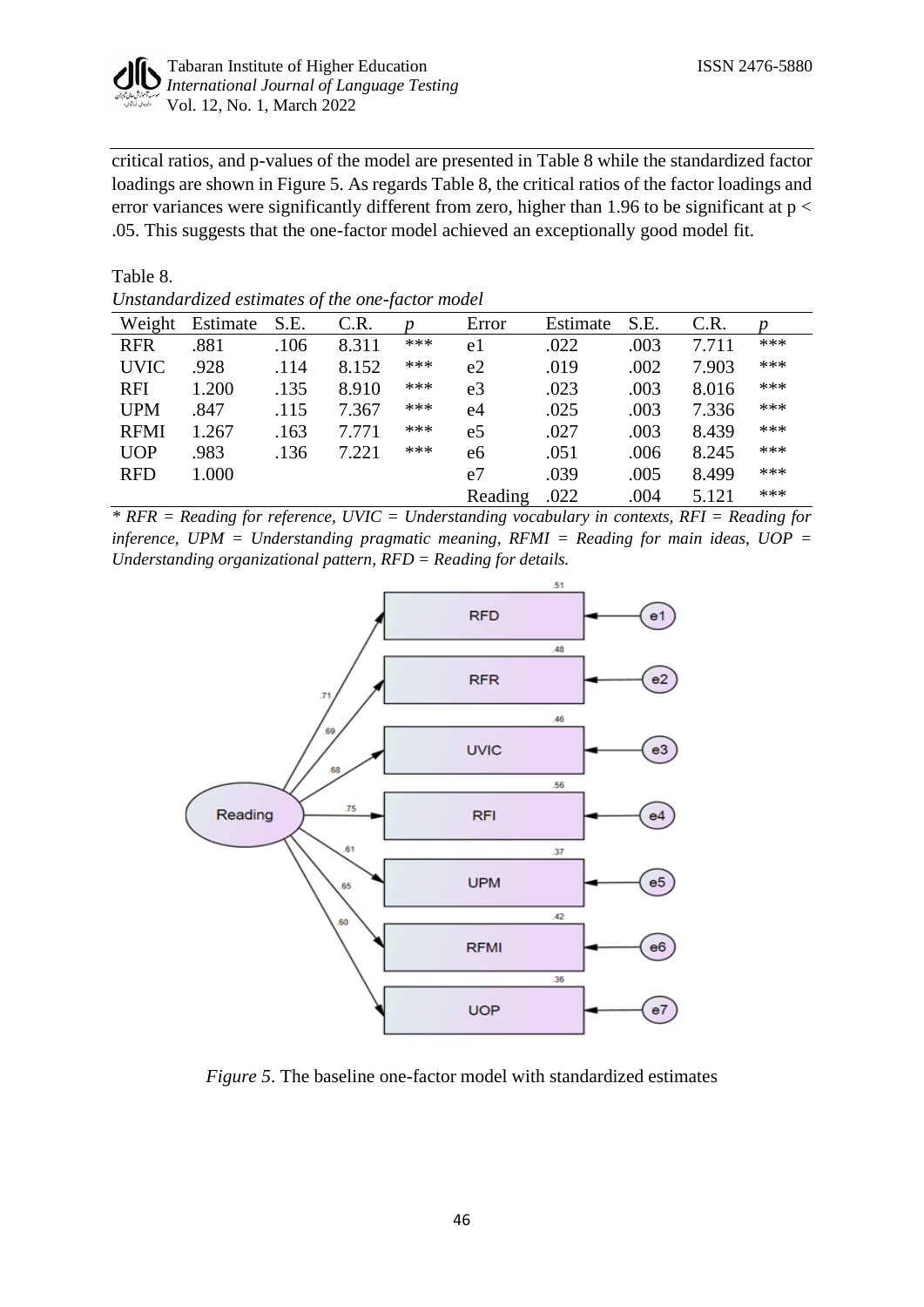

The correlated three sub-skill model is explained by the distinct but correlated indicators of basic comprehension, inferencing, and reading to learn. The global fit indices were satisfactory:  $\chi^2$ /df = .827, p = .487, CFI = 1.00, TLI = 1.00, SRMR = .001, RMSEA = .000, CI [.00 - .05]. The regression weights, variance, and co-variance had critical ratios greater than 1.96 at the significant  $p < .001$  (Table 9). However, Figure 6 reveals a Heywood case (Hair et al., 2014; Kline, 2016) in which there was an excessively high correlation between "Inferencing" and "Reading to learn" (*r* = 1.04) while the other correlations were high and approximated 1.00. The Heywood case rendered this model inadmissible to be considered further.

Table 9.

| Onsianaaraizea esiimales of ine correlatea inree sub-skill model |          |      |       |     |  |
|------------------------------------------------------------------|----------|------|-------|-----|--|
| Weight                                                           | Estimate | S.E  | C.R.  | D   |  |
| UVIC $\leftarrow$ IN                                             | 1.000    |      |       |     |  |
| $RFI \leftarrow IN$                                              | 1.291    | .153 | 8.438 | *** |  |
| $UPM \leftarrow IN$                                              | 1.460    | .205 | 7.110 | *** |  |
| $RFD \leftarrow BC$                                              | 1.000    |      |       |     |  |
| $RFR \leftarrow BC$                                              | 2.070    | .252 | 8.225 | *** |  |
| $UOP \leftarrow RTL$                                             | 3.321    | .493 | 6.743 | *** |  |
| $RFMI \leftarrow RTL$                                            | 1.000    |      |       |     |  |
| Variance                                                         |          |      |       |     |  |
| <b>BC</b>                                                        | .020     | .004 | 4.588 | *** |  |
| IN                                                               | .018     | .004 | 4.622 | *** |  |
| <b>RTL</b>                                                       | .035     | .009 | 3.996 | *** |  |
| e1                                                               | .024     | .003 | 7.431 | *** |  |
| e <sub>3</sub>                                                   | .024     | .003 | 8.400 | *** |  |
| e4                                                               | .028     | .004 | 7.744 | *** |  |
| e5                                                               | .028     | .003 | 8.750 | *** |  |
| e6                                                               | .051     | .007 | 7.033 | *** |  |
| e7                                                               | .039     | .005 | 7.724 | *** |  |
| e2                                                               | .020     | .003 | 7.612 | *** |  |
| Co-variance                                                      |          |      |       |     |  |
| $BC \leftarrow > IN$                                             | .022     | .003 | 6.338 | *** |  |
| $IN \leftarrow > RTL$                                            | .027     | .005 | 5.942 | *** |  |
| $BC \leftarrow > RTL$                                            | .028     | .005 | 5.870 | *** |  |

*Unstandardized estimates of the correlated three sub-skill model*

*\* BC = Basic comprehension, IN = Inferencing, RTL = Reading to learn*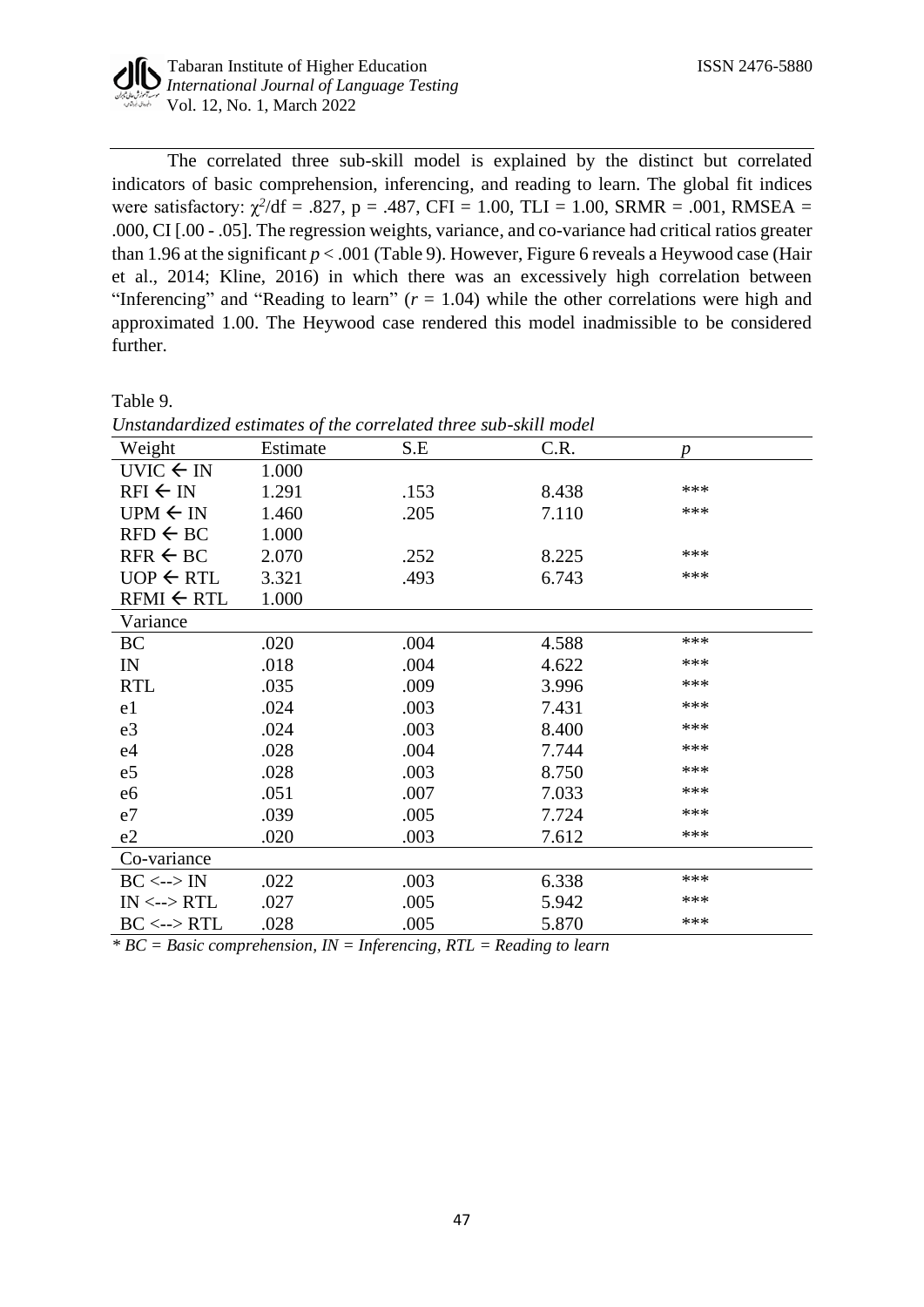

*Figure 6*. The correlated three sub-skill model with standardized estimates

The higher-order factor model (Figure 7) was an alternative to the correlated three subskill model that generated high correlations among the latent constructs. The correlations among the latent construct are now explained by the higher-order factor of reading. This model achieved acceptable fit indices:  $\chi^2$ /df = .843, p = .564, CFI = 1.00, TLI = 1.00, SRMR = .001, RMSEA = .000, CI  $[.00 - .043]$ . According to Table 10, except for the error variances of the "Basic comprehension", "Inferencing", and "Reading to learn" constructs, all the other variances, and regression weights had their critical ratios different from zero at the significant  $p < .001$ . The error variances of basic comprehension and inferencing, other than being nonsignificant, were also subjected to Heywood cases (Hair et al., 2014; Kline, 2016) where their critical ratios were lower than 1.96, and the variances were negative at the same time, which made this solution inadmissible for further consideration.

| Unstandardized estimates of the higher-factor model |          |      |       |       |  |
|-----------------------------------------------------|----------|------|-------|-------|--|
| Weight                                              | Estimate | S.E. | C.R.  |       |  |
| $BC \leftarrow$ Reading                             | 1.000    |      |       |       |  |
| IN $\leftarrow$ Reading                             | 1.666    | .212 | 7.829 | ***   |  |
| $RTL \leftarrow$                                    | 1.251    | .162 | 7.707 | $***$ |  |
| Reading                                             |          |      |       |       |  |
| $RFD \leftarrow BC$                                 | 1.000    |      |       |       |  |
| $RFR \leftarrow BC$                                 | 2.070    | .252 | 8.225 | ***   |  |
| UVIC $\leftarrow$ IN                                | 1.000    |      |       |       |  |
| $RFI \leftarrow IN$                                 | 1.291    | .153 | 8.438 | ***   |  |
| $UPM \leftarrow IN$                                 | 1.460    | .205 | 7.110 | $***$ |  |

Table 10.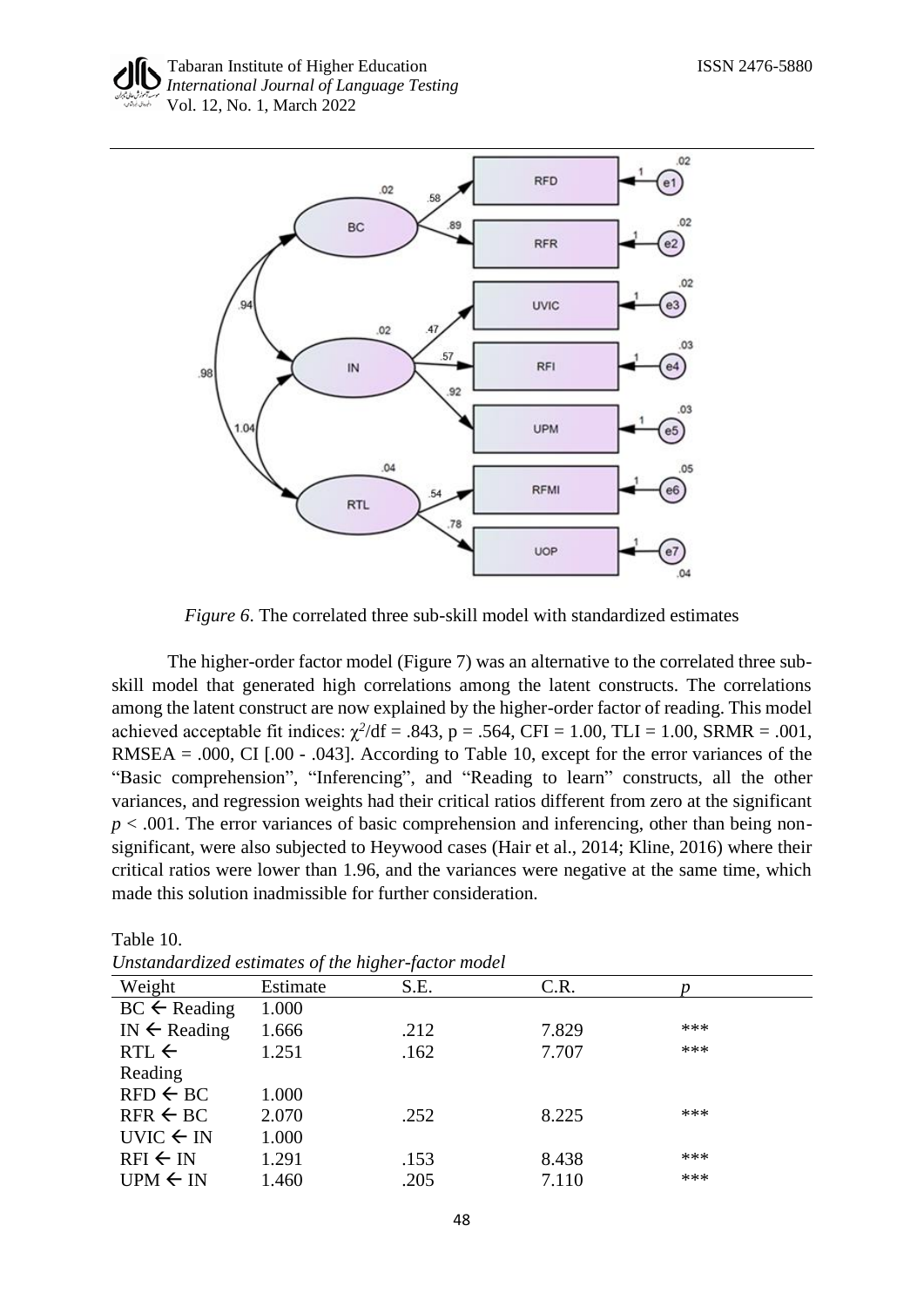#### Tabaran Institute of Higher Education ISSN 2476-5880 *International Journal of Language Testing* Vol. 12, No. 1, March 2022

| $RFMI \leftarrow RTL$ | 1.000   |      |          |      |  |
|-----------------------|---------|------|----------|------|--|
| $UOP \leftarrow RTL$  | 3.321   | .493 | 6.743    | ***  |  |
| Variance              |         |      |          |      |  |
| e8                    | $-.002$ | .002 | $-.815$  | .415 |  |
| e <sub>9</sub>        | $-.003$ | .002 | $-2.077$ | .038 |  |
| e10                   | .001    | .005 | .214     | .831 |  |
| e1                    | .024    | .003 | 7.431    | ***  |  |
| e2                    | .020    | .003 | 7.612    | ***  |  |
| e <sub>3</sub>        | .024    | .003 | 8.400    | ***  |  |
| e4                    | .028    | .004 | 7.744    | ***  |  |
| e <sub>5</sub>        | .028    | .003 | 8.750    | ***  |  |
| e <sub>6</sub>        | .051    | .007 | 7.033    | ***  |  |
| e7                    | .039    | .005 | 7.724    | ***  |  |
| Reading               | .022    | .004 | 5.007    | ***  |  |



*Figure 7*. The higher-order factor model with standardized estimates

To conclude, this section examined the competing theoretically-proposed CFA models to determine the one that best represents the underlying structure of the reading achievement test. It is found that the one-factor reading model constructed from the test specification indicated superiority over the correlated three sub-skill and higher-order factor models.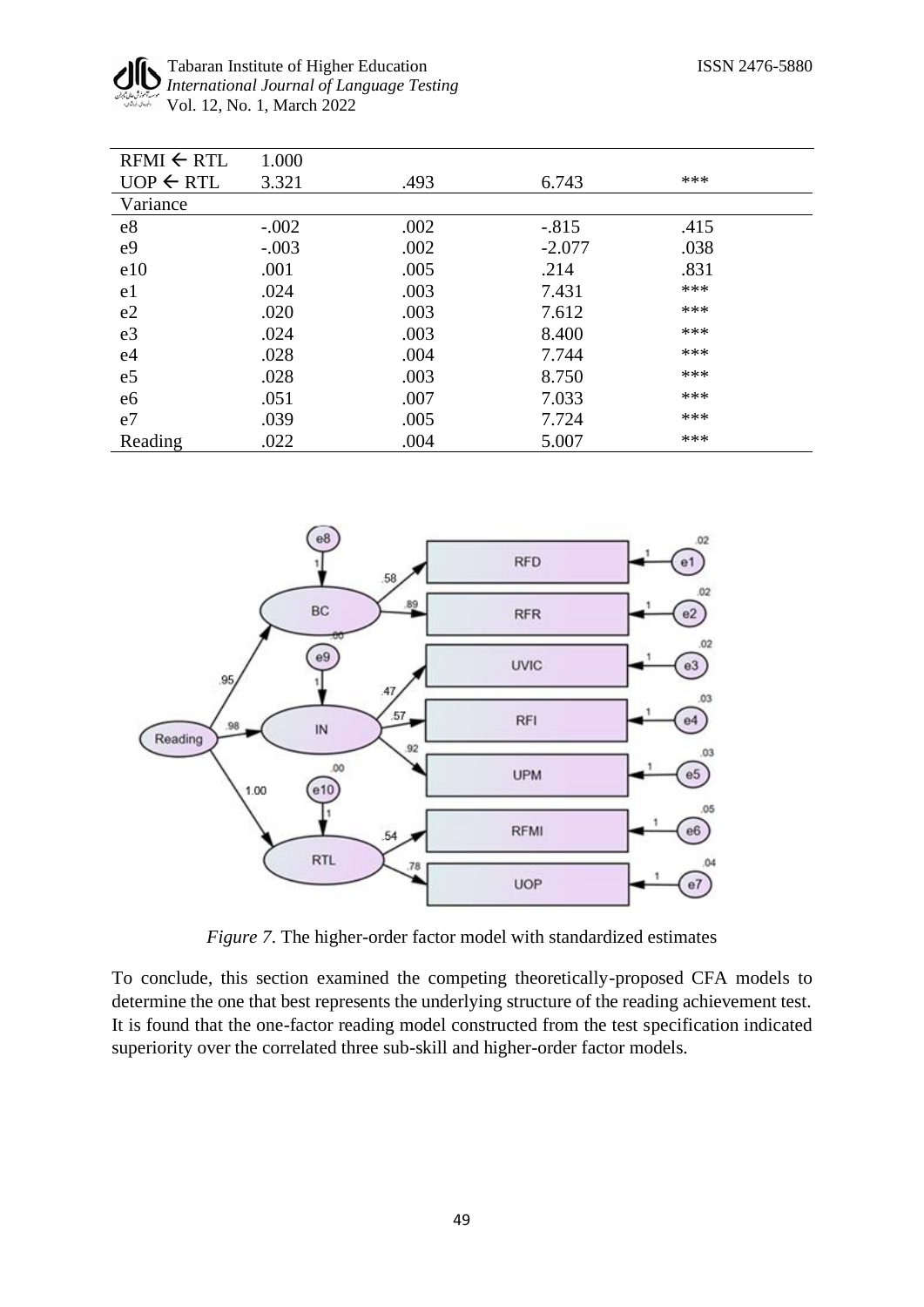# **6. Discussion**

This section discusses the results in connection with the two research questions.

**RQ1:** To what extent did the content of the reading achievement test for third-year English majors reflect the test specification and content validity through score interpretation?

The pre-test stage showed that the reading test was compatible with the test specification as informed by the course syllabus (see Table 2). The length of the reading passages was in the required ranges. Their genres met the requirement of social and academic areas. Despite the inevitable influence of background knowledge as some students may be familiar with certain topical areas while the others are not (Shohamy, 1984), it was not the case for this test as the contexts where the input passages were situated hardly had relevance to students' life and educational background, which is aligned with the claim of the test specification.

The multiple-choice format as the response type was consistent for all items as guided by the test specification. Language of the stem, i.e., the part posing the question (Carr, 2011), was intelligible as having been encountered by the students during instructions, thereby not interfering with their comprehension to respond (Brantmeier, 2006; Wolf, 1993). For the question type "[t]he author mentions all of the following points about \_\_\_ in paragraph EXCEPT" (see Table 3), as using the negative word "not" to ask test takers to target the correct option could have caused difficulty (Haladyna et al., 2002; Thorndike & Hagen, 1969), the stems were rephrased into statements with the capitalized "EXCEPT" to ensure the content comprehensibility. Although multiple-choice questions may contaminate content validity as students may base their answer on a loophole in options (Parkes & Zimmaro, 2016), the content of options in this test was argued not to facilitate guessing. First, the options were (a) syntactically consistent in patterns as clauses or phrases, (b) consistent with the target word in parts of speech for "understanding vocabulary in context" items to avoid revealing the answer for students' choice without having to rely on reading skills (Carr, 2011). Second, the distractors seemed to be without any two options that sounded being close to the correct answer (Carr, 2011) although the quality of distractors will be momentarily discussed.

As regards the language input of the reading passages, the lexical features revealed that the percentage of high-frequency words also satisfied the test specification, with more highfrequency words in passages 1 and 2 (i.e., 96.8% and 96.3% respectively) than passages 3 and 4 (i.e., 93.2% and 87.2% respectively). Regarding syntactic features, while simple, compound, and complex sentences were combined in the first two passages, passages 3 and 4 had the majority of the compound and complex sentences at 68% and 86% respectively. On a related note, the language input of the reading passages could offer revelation about their difficulty level in theoretical terms. It is assumed that passages 3 and 4 could be more difficult than passages 1 and 2 as described in the test specification. This is because (a) the percentage of high-frequency words in passages 3 and 4 did not cover 95% of total words as the satisfactory level of text understanding (Hu & Nation, 2000), and (b) compound and complex sentences in passages 3 and 4 outnumbered simple sentences by a wide margin. Despite such a theoretical alignment of the language input of the passages with the test specification in terms of their difficulty level, the score analysis did not support that assumption. That was evidenced by items 32 and 34 in passages 3 and 4 being actually easier than the items in passages 1 and 2, and item 1 in passage 1 being more difficult than the items from passages 3 and 4 (see Figure 4). Therefore, it is shown that those items did not perform as to the proposed difficulty level with this group of students and needed revising.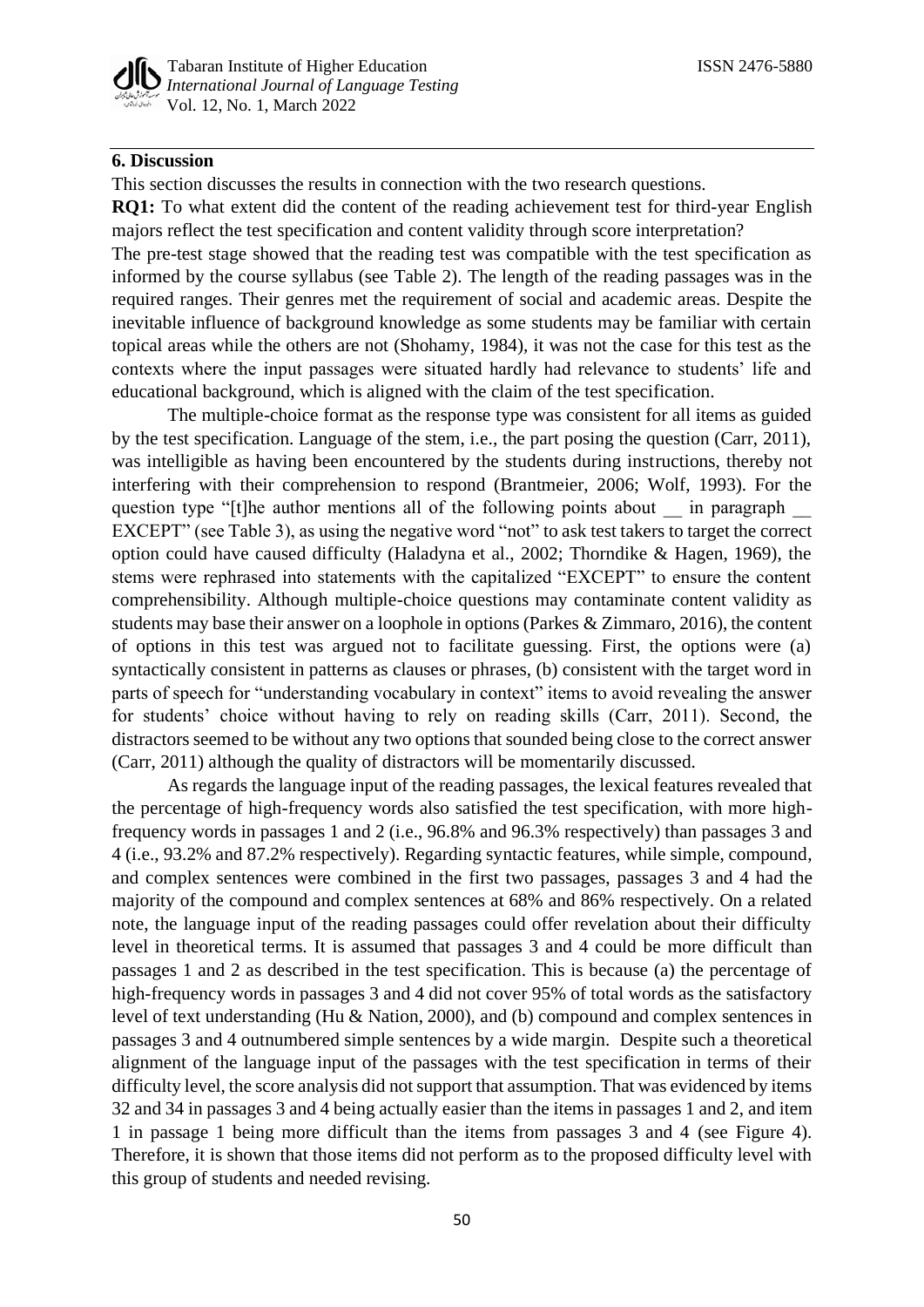The score analysis also critiqued the difficulty level of the passages in terms of their distractors. Although items 22, 24, 29, 30 met the assigned difficulty level and contained good distractors (see Figure 4 and Table 6), there were only four items of this kind which could be well-thought and handled by the top students because they found the answers to the rest discernible and easy to perform. Therefore, to ensure appropriate difficulty level in the test content and consequently give a more comprehensive snapshot of the students' ability, it is also important to improve the quality of distractors. Because the cases for highly problematic items including (a) the correct answer with negative  $r_{p-bis}$ , (b) distractors of over 10% response rate with positive *rp-bis* did not appear in this test, making the distractors selected by too few students more attractive will increase item difficulty enough to the targeted range and translate into a more valid test content for better reflection of the students' ability. Because of insufficient time and resources to consider revising all the 33 items, those distractors with a very low response rate at under 3% should be prioritized (Carr, 2011; see table 6 for flagged options).

In terms of content relevance, based on the example questions, the items were related to the construct and targeted domains regulated by the test specification of the syllabus (cf. Bachman, 1990; see table 3). Analyzing test scores supported the claim on content relevance that the items fit into the construct of reading comprehension and ensured unidimensionality of their intended domains (see table 5). Moreover, the score analysis also revealed that the items were not too difficult or too easy for the majority of the students (see Figure 4), which therefore essentially proposes no concern about construct-irrelevant variance in the reading construct to a large extent (cf. Messick, 1989). However, because of the problem in the quality of distractors that underestimated the difficulty level as discussed above, that is not to say that the test was completely exempted from construct-irrelevant variance, in light of occasional cases in Figure 4 where some high-achieving students did not have the items corresponding with their ability.

While content relevance was satisfactory and the test construct was to a large extent not threatened by construct-irrelevant variance, content coverage of the test remained problematic with instances of construct underrepresentation and there existed the need for revisions to guarantee this aspect. That was because, in passage 3, there was no item to test "Reading for main ideas" while three items were focused on testing "Reading for details" (see Table 3). Moreover, there was a tendency to have more concentration on certain skill domains. Fewer questions that tested "Reading for main ideas" and "Understanding organizational pattern and genre" were employed than those testing the other sub-skills (see Table 3). It is, therefore, implied that the reading construct was threatened by construct under-representation. The test writer should balance the equal emphasis on the representation of skill domains in each passage and revisions are warranted to balance and vary skills tested in each passage and the whole test (cf. Bachman, 1990; Messick, 1989).

**RQ2:** To what extent were the sub-skills of the reading achievement test for third-year English majors compatible with the proposed theoretical construct of L2 reading proficiency? Results from examining the competing CFA models revealed that the one-factor model was suitable to explain the underlying structure of the reading achievement test and rejected the compatibility with the correlated three sub-skill and higher-order factor models. This result could be accounted for from the technical and language ability perspectives.

From the technical perspective, the identification of the one-factor model was aligned with the description of the test and the practice by which test scores were reported. The test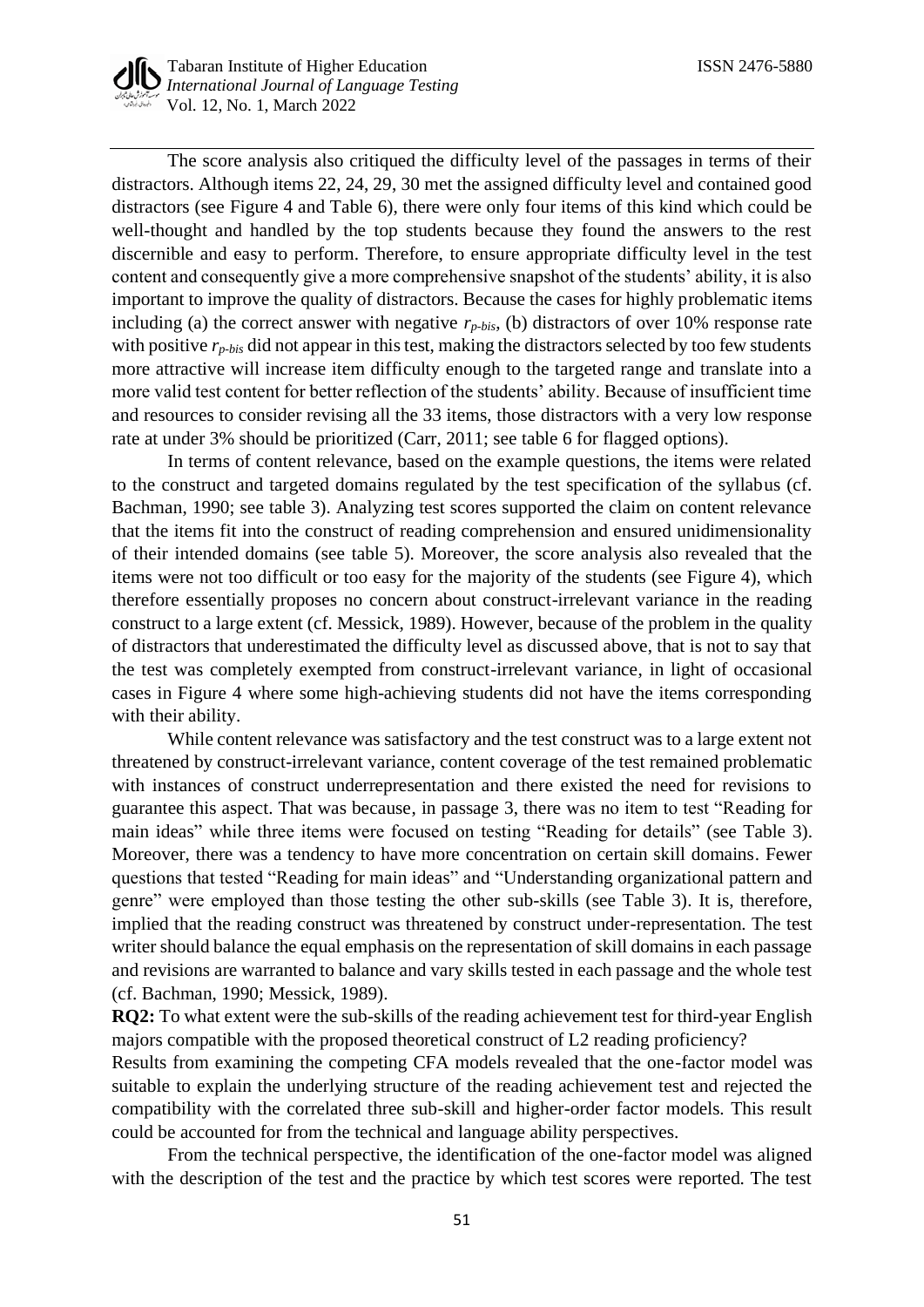

specification guided the test design based on the seven reading sub-skills which were confirmed in the pre-test and post-test stages. The superiority of the one-factor model suggested the compatibility with the test specification in that the seven sub-skills or observed indicators were only captured by one construct or factor of reading, with each indicator measured by a package of items as guided by the test specification. Furthermore, the one-factor model was in line with the score reporting practice of the test by which only one score was produced to reflect the students' achievement in their reading ability without details of the sub-skills. The finding supporting the one-factor model resonates with that of other reputed tests of English language proficiency such as the Test of English for International Communication (TOEIC) (In'nami & Koizumi, 2012), the SALT reading test (Van Steensel, Oostdam, & Van Gelderen, 2013). However, this result is not consistent with Min et al. (2021) on the EAP reading assessment for grade 1, Sawaki et al. (2009) on the TOEFL, and Song (2008) on the web-based English as a Second Language Placement Test, all of whom delineated reading as a higher-order factor explained by first-order factors of reading sub-skills. The more complex high-order model is supported over the one-factor model in those previous studies only because of the sensitivity of model estimates to the larger sample size (DeMars, 2013). This difference in the model specification is not significant given that the higher-order factor model shares a commonality with the one-factor model of reading in that only one factor of reading ability captures other constituent sub-skills. One may argue that the one-factor model is a sufficient representation of the underlying structure of the reading assessment, and the higher-order factor model adds little value for accurate calibration unless the sample size is considered. The favor of the onefactor model is, therefore, an underpinning to the higher-order factor of reading (Koizumi & Nakamura, 2016).

From the perspective of language ability, the one-factor structure of the reading construct does not fuel the clear-cut boundary in the divisibility of L2 reading proficiency. It, however, corroborates with the view on the general L2 reading ability with several lower reading sub-skills, which is reflected in previous studies (e.g., In'nami & Koizumi, 2012; Sawaki et al., 2009; Song, 2008). This finding highlights the general reading proficiency as the target of assessment, with specified lower sub-skills as the foundation upon which the item creation process is undertaken. The one-factor structure helps strengthen the argumentation of Alderson (2000) and Song (2008) that regardless of the divisibility in defining L2 reading construct, designing a reading syllabus and testing readers' proficiency should be informed by the consideration into different reading comprehension sub-skills.

# **7. Conclusions**

This paper attempts to reshape content validation in the context of a reading achievement test for third-year English majors at the CVU by gathering evidence from its content to cross-check with the test specification and analyzing the test scores, based on the combination of Bachman's (1990) conceptualization of content validity and Messick's (1989) unifying model of construct validity. Through comparison with the test specification in the pre-test stage and Rasch analysis in the post-test stage, it is found that while content relevance is satisfactory and the test construct is to a large extent not threatened by construct-irrelevant variance, the content coverage of the test remains problematic with instances of construct underrepresentation due to an imbalance in the representation of skill domains tested. It is, therefore, implied for item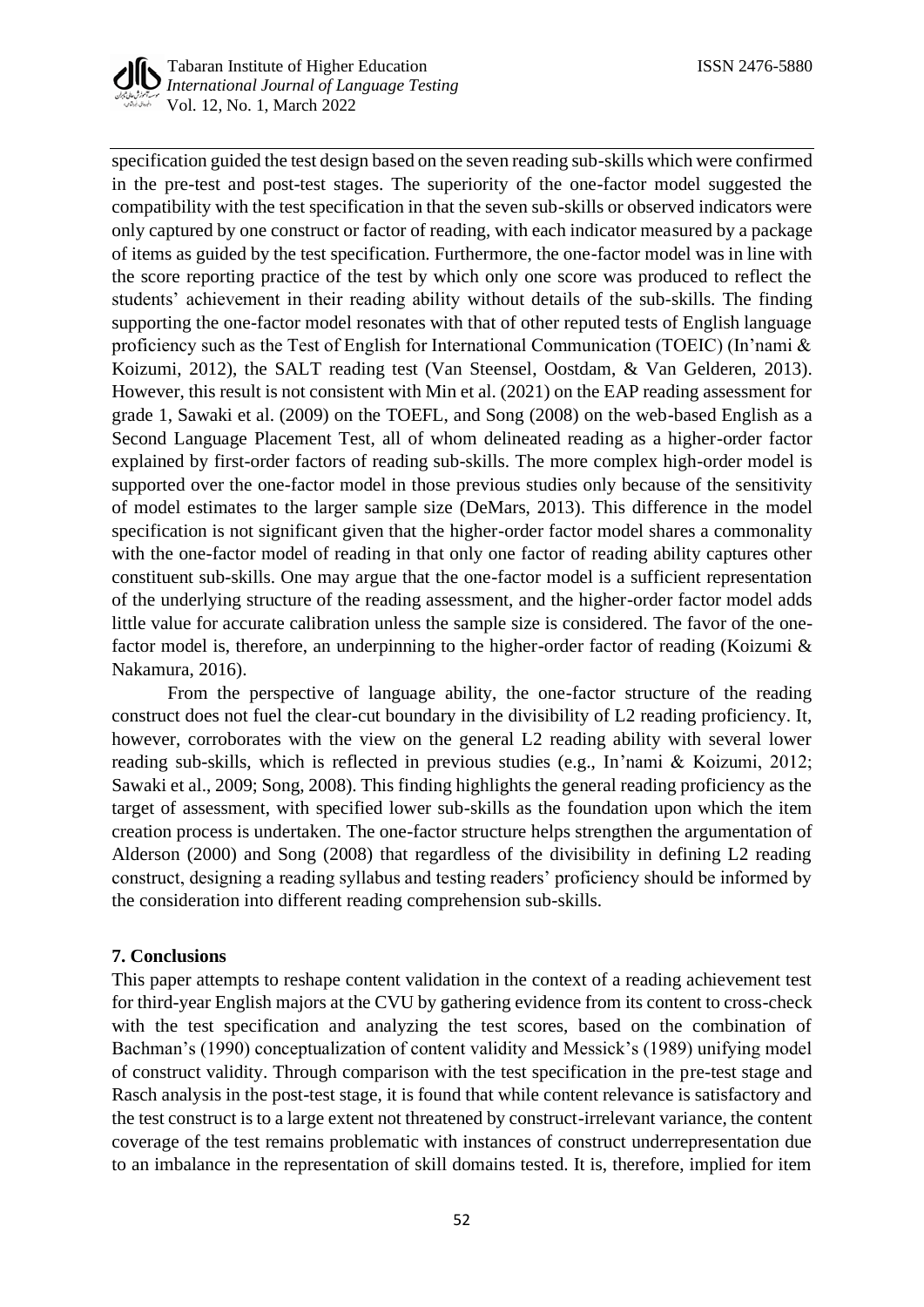

writers to reduce concentration on questions of certain sub-skills and balance the representation of sub-skills tested through reading passages. Moreover, as the test in this study is critiqued in terms of the assigned difficulty level of the items and quality of distractors, test writers should consider adherence to the prescribed difficulty level of items, if any, while looking at how distractors of items perform through a pilot at the classroom level to ensure appropriate difficult for all students and provide a more valid measure of the extent to which they fulfill the learning objectives (cf. Carr, 2011).

In light of CFA competing model analyses, the study pinpoints the one-factor model of general reading ability as the underlying structure of the reading achievement test rather than the correlated three sub-skill model and the higher-order factor model. The acceptance of the one-factor model suggests that the reading construct is a unitary concept, to the extent of this study, which involves the use of a wide range of sub-skills to reach the answer as a common practice (Rupp et al., 2006). This builds on the notion that reading is a cumulative process building upon the interaction of various lower sub-skills. This study, therefore, formulates an implication for test takers of reading from the psychometric perspective. As the items are designed to test different sub-skills, test takers necessitate maneuvering an integrative range of sub-skills from which they derive the answer rather than resorting to a single sub-skill. However, the extent to which test takers can process a range of sub-skills at once is dependent upon how easy the test is and test takers' ability to efficiently use the repertoires of their reading sub-skills (Van Steensel et al., 2013). Since many students at the top of this study do not have items equivalent to their level as revealed via the Wright map and distractor analysis, they are enabled to use integrated skills to answer the items with ease.

The limitation in this study remains as only one test from the test bank was validated for only one cohort of third-year students. Caution should be exercised when generalizing the findings of the current study to content validation studies of multiple-choice reading tests in other contexts. Moreover, the study was only restricted to quantitative methods where only Rasch analysis and CFA competing model analysis were involved. For more robustness in findings, future studies could employ expert judgments of reading sub-skills from interview accounts via verbal stimulated recall (Gass & Mackey, 2017) to triangulate with evidence from the test specification and quantitative findings (Dawadi & Shrestha, 2018; Hughes, 2003; Tengberg, 2018). Despite those limitations, this study is one of the few attempts in proposing an alternative framework to fill the gap in content validation by combining Bachman's (1990) conceptualization of content validity and Messick's (1989) unifying model of construct validity to examine the evidence from both test content and test scores as well as explore the tested construct through the score-based interpretation.

# **Acknowledgments**

I would like to greatly thank Dr. Huahui Zhao, School of Education, University of Leeds for pointing out areas of improvement on the earlier version of this manuscript. I would also like to express my gratitude to the editor and anonymous reviewers for their insightful and critical reviews. Special thanks are extended to all the partcipants without whom the study would not have been materialized.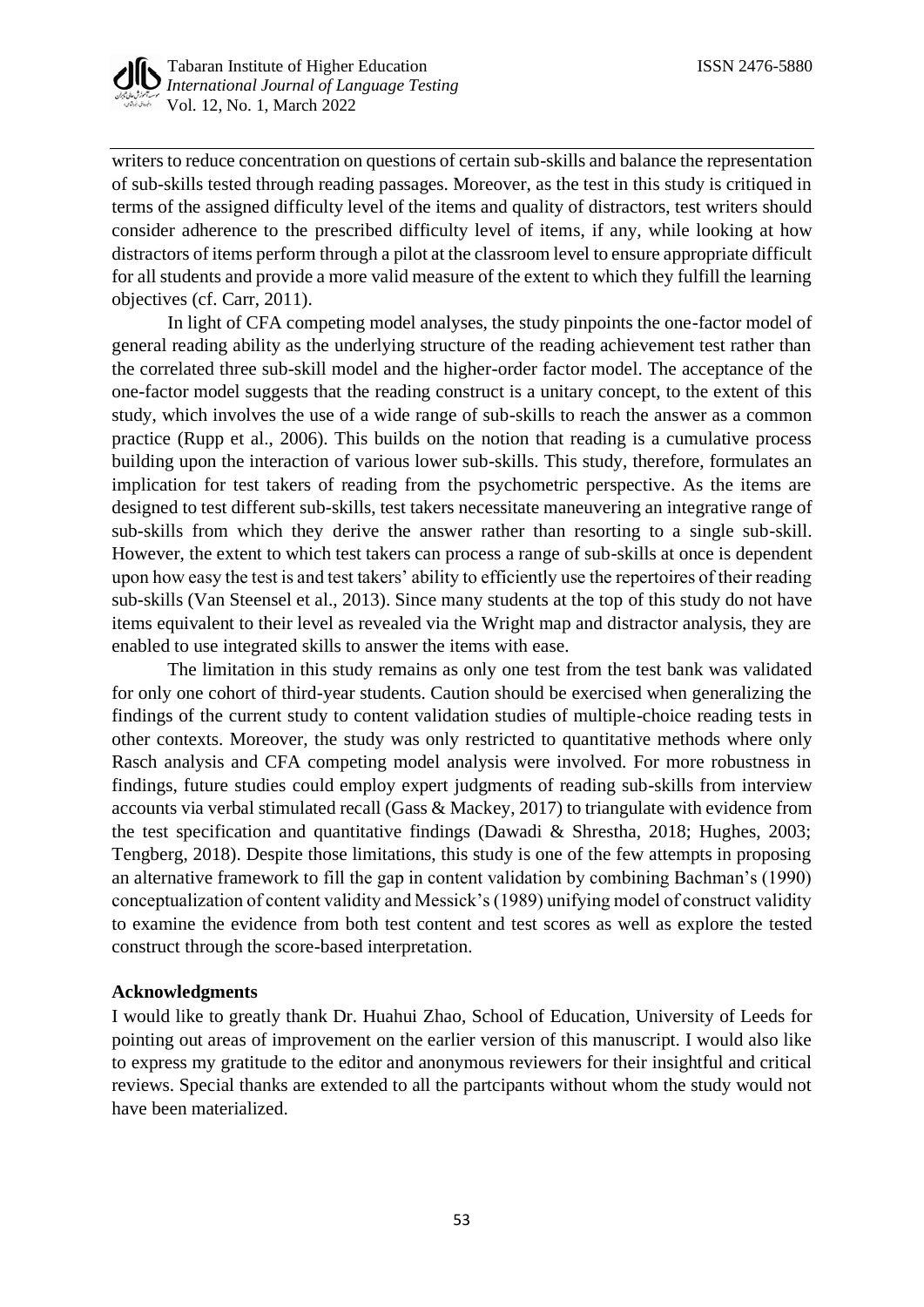

# **Declaration of Conflicting Interests**

The author declares no potential conflicts of interest with respect to the research, authorship, and/or publication of this article.

#### **Funding**

The author received no financial support for the research, authorship, and/or publication of this article.

#### **References**

- Ahmadjavaheri, Z., & Zeraatpishe, M. (2020). The impact of construct-irrelevant factors on the validity of reading comprehension tests. *International Journal of Language Testing*, *10*(1), 1-10.
- Alderson, J. C. (2000). *Assessing reading*. Cambridge: Cambridge University Press.
- Alderson, C., & Lukmani, Y. (1989). Cognition and reading: Cognitive levels as embodied in test questions. *Reading in a Foreign Language*, *5*(2), 253-270.
- Bachman, L. (1990). *Fundamental considerations in language testing*. Oxford: Oxford University Press.
- Bachman, L. F. (2004). *Statistical analyses for language assessment*. Cambridge: Cambridge University Press.
- Bachman, L. & Palmer, A. (1996). *Language testing in practice: Designing and developing useful language tests*. Oxford: Oxford University Press.
- Bachman, L. & Palmer, A. (2000). *Language testing in practice* (3rd ed.). Oxford: Oxford University Press.
- Basturkmen, H., & Elder, C. (2004). The practice of LSP. In A. Davies & C. Elder (Eds.), *The handbook of applied linguistics* (pp. 672-694). Malden, MA: Blackwell Publishing.
- Bond, T. G., & Fox, C. M. (2015). *Applying the Rasch model: Fundamental measurement in the human sciences* (3rd ed.). New York: Routledge.
- Brantmeier, C. (2006). The effects of language assessment and L2 reading performance on advanced readers' recall. *The Reading Matrix*, *6*(1), 1-17.
- Brown, T. A. (2006). *Confirmatory factor analysis for applied research*. New York, NY: Guilford.
- Buck, G., Tatsuoka, K., & Kostin, I. (1997). The subskills of reading: Rule‐space analysis of a multiple‐choice test of second language reading comprehension. *Language Learning*, *47*(3), 423-466.<https://doi.org/10.1111/0023-8333.00016>
- Byrne, B. M. (2010). *Structural equation modeling with AMOS: basic concepts, applications, and programming* (2nd ed.). New York, NY: Routledge.
- Cai, Y., & Kunnan, A. J. (2018). Examining the inseparability of content knowledge from LSP reading ability: An approach combining bifactor-multidimensional item response theory and structural equation modeling. *Language Assessment Quarterly*, *15*(2), 109– 129.<http://doi.org/10.1080/15434303.2018.1451532>
- Carr, N. T. 2006. The factor structure of test task characteristics and examinee performance. *Language Testing*, *23*(3), 269-289. [https://doi.org/10.1191/0265532206lt328oa](https://doi.org/10.1191%2F0265532206lt328oa)
- Carr, N. T. (2011). *Designing and analyzing language tests*. Oxford: Oxford University Press.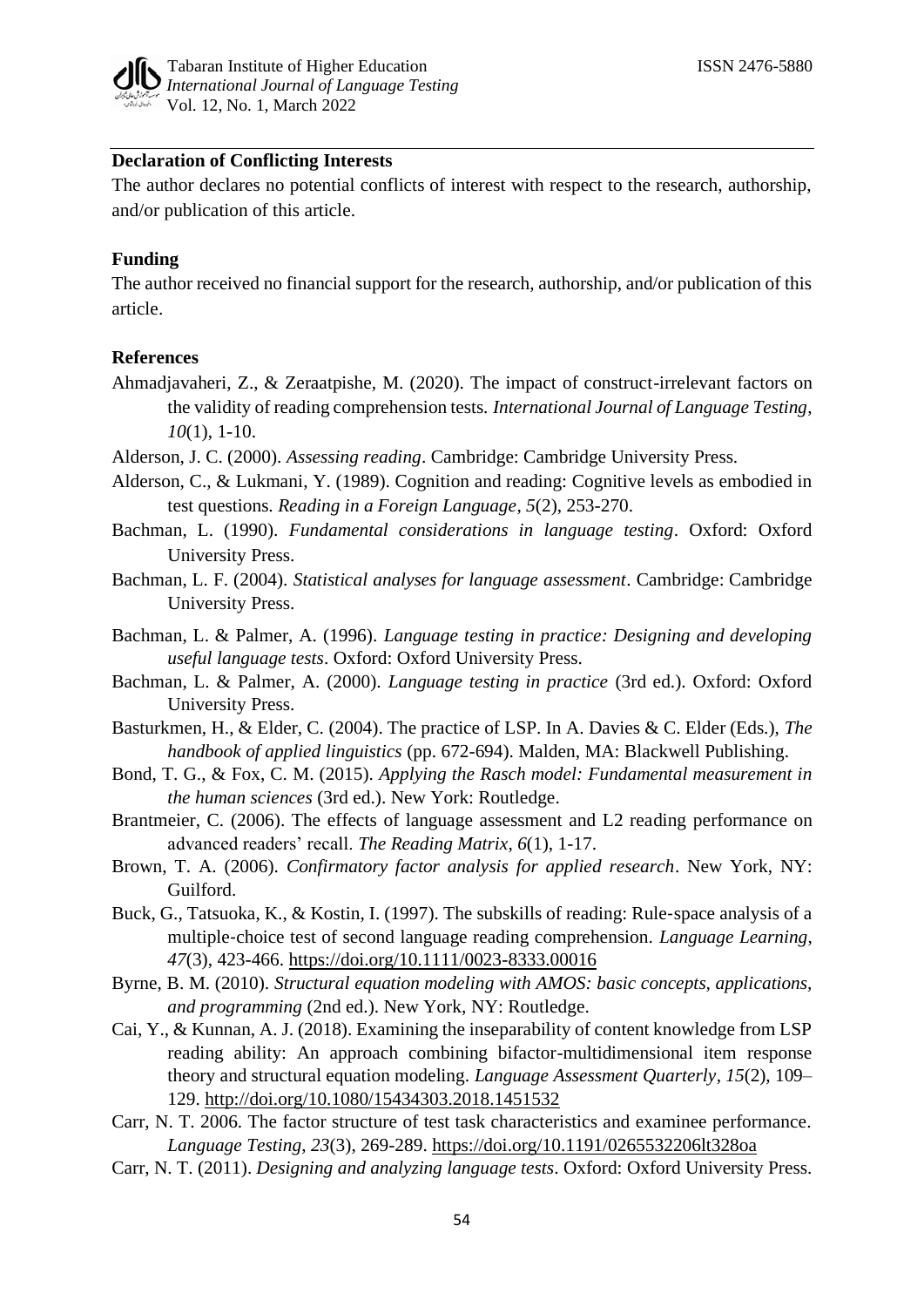- Carroll, B. J. (1980). *Testing communicative competence: An interim study*. Oxford: Pergamon Press.
- Chalhoub-Deville, M. (2009). Content validity considerations in language testing contexts. In R. W. Lissitz (Ed.), *The concept of validity* (pp. 241-259). Charlotte, NC: Information Age Publishing, Inc.
- Chapelle, C. A., & Voss, E. (2013). Evaluation of language tests through validation research. In A. J. Kunnan (Ed.), *The companion to language assessment* (pp. 1-17). Chichester, UK: Wiley Blackwell.
- Cobb, T. 2009. The Compleat lexical tutor. Retrieved from [http://www.lextutor.ca/.](http://www.lextutor.ca/)
- Cohen, A. D., & Upton, T. A. (2006). *Strategies in responding to the new TOEFL reading tasks*. New Jersey: Wiley.
- Dawadi, S., & Shrestha, P. N. (2018). Construct validity of the Nepalese school leaving English reading test. *Educational Assessment*, *23*(2), 102-120. [https://doi.org/10.1080/10627197.2018.1430511](https://psycnet.apa.org/doi/10.1080/10627197.2018.1430511)
- DeMars, C. E. (2013). A tutorial on interpreting bifactor model scores. *International Journal of Testing*, *13*(4), 354–378.<http://doi.org/10.1080/15305058.2013.799067>
- Department of English. (2017). *Reading 3 – Course materials*. University of Foreign Language Studies – The University of Danang.
- Enright, M., Grabe, W., Koda, K., Mosenthal, P., Mulcahy-Ernt, P., & Schedl, M. (2000). *TOEFL 2000 reading framework*. Princeton, NJ: Educational Testing Service.
- Gass, S. M., & Mackey, A. (2017). *Stimulated recall methodology in applied linguistics and L2 research*. London: Routledge.
- Grabe, W. P. (2009). *Reading in a second language: Moving from theory to practice*. Cambridge: Cambridge University Press.
- Green, R. (2013). *Statistical analysis for language testers*. Hampshire: Palgrave Macmillan.
- Haladyna, T. M, Downing, S. M. & Rodriguez, M. C. (2002). A review of multiple-choice item-writing guidelines for classroom assessment. *Applied Measurement in Education*, *15*(3), 309-334. [https://doi.org/10.1207/S15324818AME1503\\_5](https://doi.org/10.1207/S15324818AME1503_5)
- Hair, J. F., Black, W. C., Babin, B. J., & Anderson, R. E. (2014). *Multivariate data analysis*  (7th ed.). London: Pearson.
- Henning, G. (2001). *A guide to language testing: Development, evaluation and research*. Beijing: Foreign Language Teaching and Research Press.
- Hu, L. T., & Bentler, P. (1998). Fit indices in covariance structure modeling: Sensitivity to underparameterized model misspecification. *Psychological Methods*, *3*, 424-453. [https://doi.org/10.1037/1082-989X.3.4.424](https://psycnet.apa.org/doi/10.1037/1082-989X.3.4.424)
- Hu, L., & Bentler, P. (1999). Cutoff criteria for fit indexes in covariance structure analysis: Conventional criteria versus new alternatives. *Structural Equation Modeling: A Multidisciplinary Journal*, *6*(1), 1-55.<https://doi.org/10.1080/10705519909540118>
- Hu, M. & Nation, I. S. P. (2000). Unknown vocabulary density and reading comprehension. *Reading in a Foreign Language*, *13*(1), 403-430.
- Hughes, A. (2003). *Testing for language teachers* (2nd ed.). Cambridge: Cambridge University Press.
- In'nami, Y., & Koizumi, R. (2011). Structural equation modeling in language testing and learning research: A review. *Language Assessment Quarterly*, *8*(3), 250-276. <https://doi.org/10.1080/15434303.2011.582203>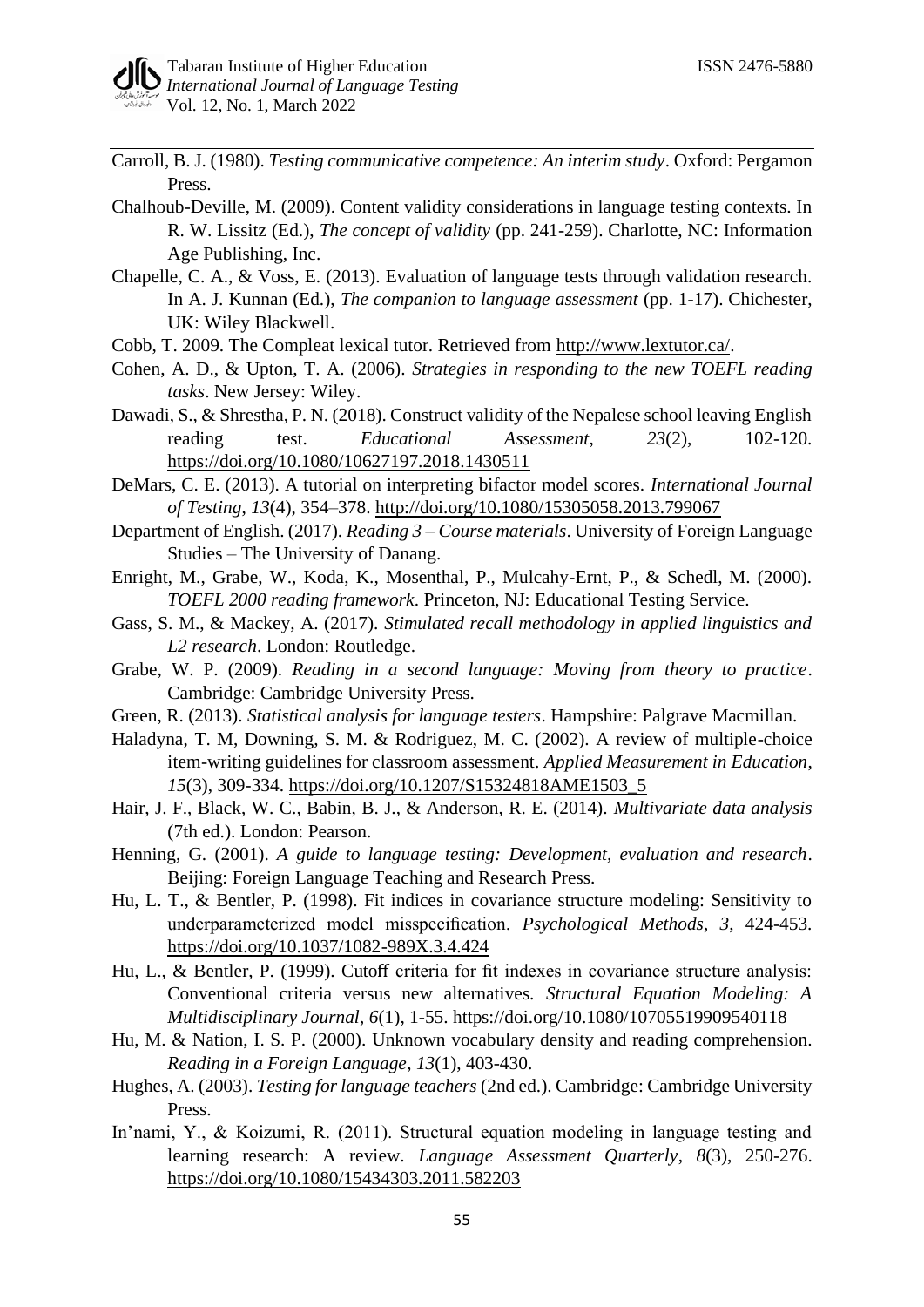- In'nami, Y., & Koizumi, R. (2012). Factor structure of the revised TOEIC® test: A multiplesample analysis. *Language Testing*, *29*(1), 131-152. [https://doi.org/10.1177/0265532211413444](https://doi.org/10.1177%2F0265532211413444)
- Kerlinger, F. N. (1973). *Foundations of behavioral research*. New York: Holt, Rinehart and Winston.
- Kim, A. Y. (2009). Investigating second language reading components: Reading for different types of meaning. *Teachers College, Columbia University Working Papers in TESOL & Applied Linguistics*, *9*(2), 1-28.
- Kline, R. B. (2016). *Principles and practice of structural equation modeling* (4th ed.). New York, NY: Guilford Press.
- Koizumi, R., & Nakamura, K. (2016). Factor structure of the Test of English for Academic Purposes (TEAP®) test in relation to the TOEFL iBT® test. *Language Testing in Asia*, *6*(3), 1-23.<https://doi.org/10.1186/s40468-016-0025-9>
- Lee, W., Kim, S. Y., Choi, J., & Kang, Y. (2019). IRT approaches to modeling scores on mixedformat tests. *Journal of Educational Measurement*, *57*(2), 230–254. <https://doi.org/10.1111/jedm.12248>
- Leeser, M. J. 2007. Learner-based factors in L2 reading comprehension and processing grammatical form: Topic familiarity and working memory. *Language Learning*, *57*(2), 229-270.<https://doi.org/10.1111/j.1467-9922.2007.00408.x>
- Linderholm, T., & van den Broek, P. (2002). The effects of reading purpose and working memory capacity on the processing of expository text. *Journal of Educational Psychology*, *94*(4), 778-784. [https://doi.org/10.1037/0022-0663.94.4.778](https://psycnet.apa.org/doi/10.1037/0022-0663.94.4.778)
- Lumley, T. (1993). The notion of subskills in reading comprehension tests: An EAP example. *Language Testing*, *10*(3), 211-234. [https://doi.org/10.1177/026553229301000302](https://doi.org/10.1177%2F026553229301000302)
- McNamara, T. F. (2000). *Language testing*. Oxford, New York: Oxford University Press.
- Messick, S. (1989). Validity. In R. L. Linn (Ed.), *Educational measurement* (3rd ed., pp. 13- 104). New York, NY: Macmillan Publishing.
- Min, S., Kyoungwon B., & Howard, G. C. (2021). Reading is a multidimensional construct at child-L2-English-literacy onset, but comprises fewer dimensions over time: Evidence from multidimensional IRT analysis. *Language Testing*. <https://doi.org/10.1177/02655322211045296>
- Mueller, R. O., & Hancock, G. R. (2010). Structural equation modeling. In G. R. Hancock & R. O. Mueller (Eds.). *The reviewer's guide to quantitative methods in the social science* (pp. 371-383). New York: Routledge.
- Munby, J. L. (1978). *Communicative syllabus design*. Cambridge: Cambridge University Press.
- Nation, I. S. P. (2013). *Learning vocabulary in another language* (2nd ed.). Cambridge: Cambridge University Press.
- Parkes, J., & Zimmaro, D. (2016). *Learning and assessing with multiple-choice questions in college classrooms*. New York, NY: Routledge.
- Read, J. 2000. *Assessing vocabulary*. Cambridge: Cambridge University Press.
- Rupp, A. A., Ferne, T., & Choi, H. (2006). How assessing reading comprehension with multiple-choice questions shapes the construct: A cognitive processing perspective. *Language Testing*, *23*(4), 441-474. [https://doi.org/10.1191/0265532206lt337oa](https://psycnet.apa.org/doi/10.1191/0265532206lt337oa)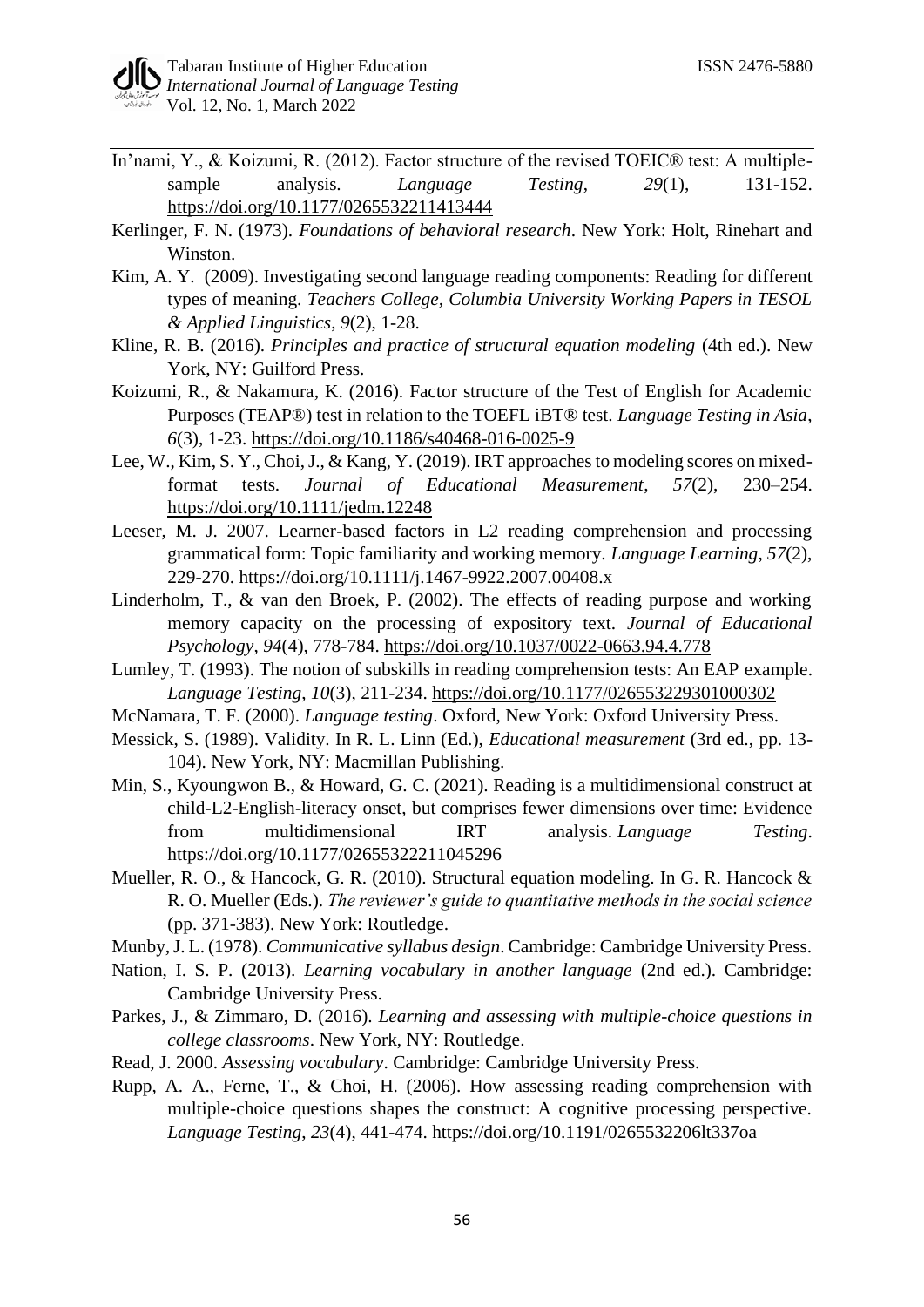- Rupp, A. A. (2012). Psychological versus psychometric dimensionality in reading assessment. In J. Sabatini, E. R. Albro & T. O'Reilly (Eds.), *Measuring up: Advances in how we assess reading ability* (pp. 135-153). New York, NY: Rowan & Littlefield Education.
- Salkind, N. J. (2006). *Exploring research* (6th ed.). Upper Saddle River, NJ: Pearson Prentice Hall.
- Sawaki, Y., Stricker, L. J., & Oranje, A. H. (2009). Factor structure of the TOEFL Internetbased test. *Language Testing*, *26*(1), 5-30. [https://doi.org/10.1177/0265532208097335](https://psycnet.apa.org/doi/10.1177/0265532208097335)
- Schedl, M., Gordon, A., Carey, P. A., & Tang, K. L. (1995). An analysis of the dimensionality of TOEFL reading comprehension items. *ETS Research Report Series*, *1995*(2), 1-26. <http://dx.doi.org/10.1002/j.2333-8504.1995.tb01662.x>
- Sheybani, E., & Zeraatpishe, M. (2018). On the dimensionality of reading comprehension tests composed of text comprehension items and cloze test items. *International Journal of Language Testing*, *8*(1), 12-26.
- Shohamy, E. (1984). Does the testing method make a difference? The case of reading comprehension. *Language testing*, *1*(2), 147-170. [https://doi.org/10.1177/026553228400100203](https://doi.org/10.1177%2F026553228400100203)
- Sireci, S. G. (2009). Packing and unpacking sources of validity evidence: History repeats itself again. In R. W. Lissitz (Ed.), *The concept of validity* (pp. 19-39). Charlotte, NC: Information Age Publishing, Inc.
- Sireci, S. G. (2015). On the validity of useless tests. *Assessment in Education: Principles, Policy & Practice*, *23*(2), 1-10.<https://doi.org/10.1080/0969594X.2015.1072084>
- Song, M. Y. (2008). Do divisible subskills exist in second language (L2) comprehension? A structural equation modeling approach. *Language Testing*, *25*(4), 435-464. [https://doi.org/10.1177/0265532208094272](https://doi.org/10.1177%2F0265532208094272)
- Tengberg, M. (2018). Validation of sub-constructs in reading comprehension tests using teachers' classification of cognitive targets. *Language Assessment Quarterly*, *15*(2), 169-182.<https://doi.org/10.1080/15434303.2018.1448820>
- Tonekaboni, R. F., Ravand H., & Rezvani, R. (2021). The construction and validation of a Qmatrix for a high-stakes reading comprehension test: A G-DINA study. *International Journal of Language Testing*, *11*(1), 58-87.
- Thorndike, R. L., & Hagen, E. (1969). *Measurement and evaluation in psychology and education*. (3rd ed.). New York: John Wiley and Sons.
- Urquhart, S., & Weir, C. (1998). *Reading in a second language: Process, product and practice*. London, UK: Routledge.
- Van Steensel, R., Oostdam, R., & Van Gelderen, A. (2013). Assessing reading comprehension in adolescent low achievers: Subskills identification and task specificity. *Language Testing*, *30*(1), 3-21. [https://doi.org/10.1177/0265532212440950](https://doi.org/10.1177%2F0265532212440950)
- Wang, J., & Wang, X. (2012). *Structural equation modeling: applications using Mplus*. Chichester, UK: John Wiley & Son Ltd.
- Weir, C. J. (2005). *Language testing and validation: An evidence-based approach*. Basingstoke: Palgrave Macmillan.
- Wolf, D. F. (1993). A comparison of assessment tasks used to measure FL reading comprehension. *The Modern Language Journal*, *77*(4), 473-489. <https://doi.org/10.1111/j.1540-4781.1993.tb01995.x>